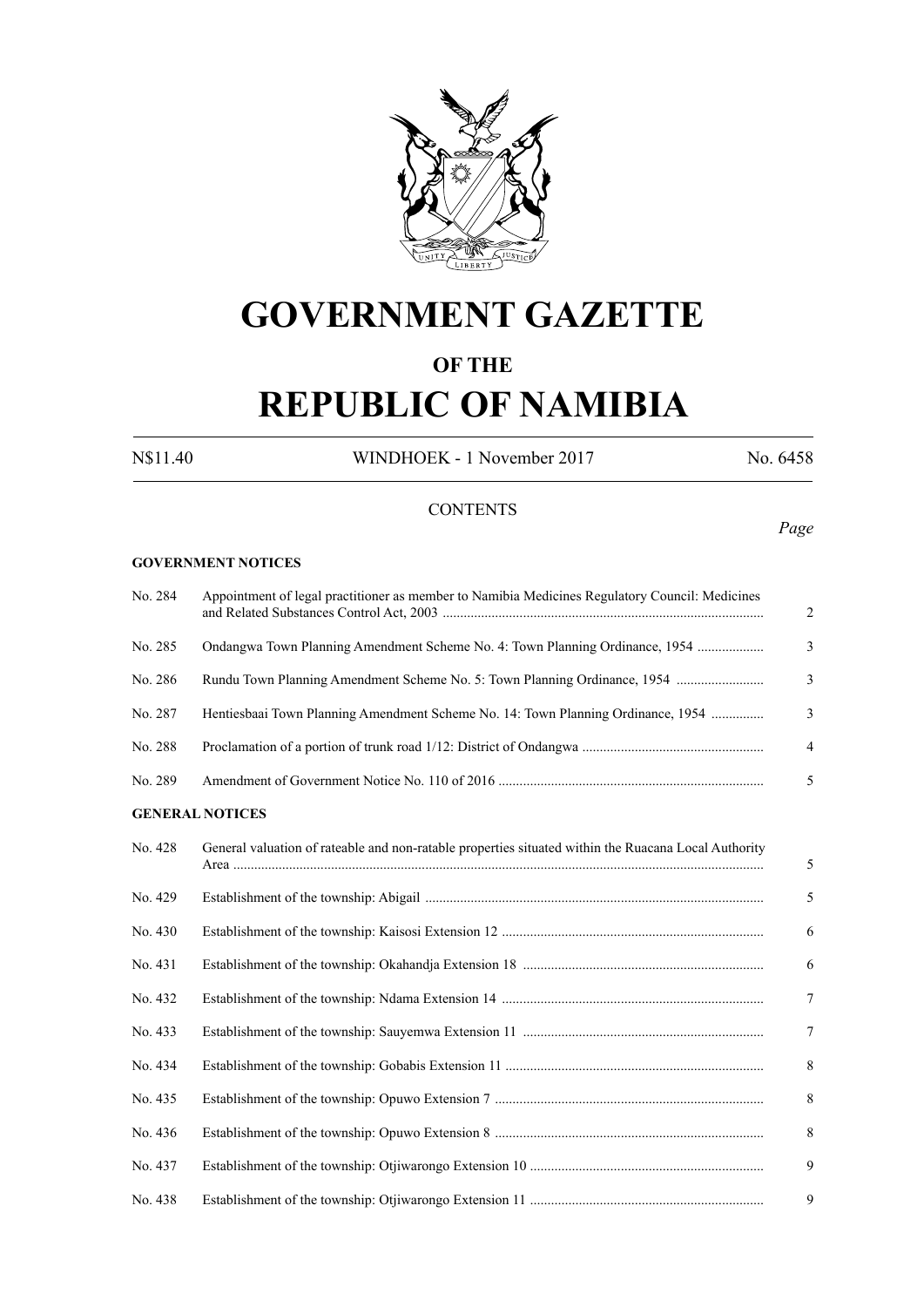| No. 439 | 10                                                                                                                                                                                                                     |
|---------|------------------------------------------------------------------------------------------------------------------------------------------------------------------------------------------------------------------------|
| No. 440 | 10                                                                                                                                                                                                                     |
| No. 441 | 11                                                                                                                                                                                                                     |
| No. 442 | 11                                                                                                                                                                                                                     |
| No. 443 | 11                                                                                                                                                                                                                     |
| No. 444 | 12                                                                                                                                                                                                                     |
| No. 445 | 12                                                                                                                                                                                                                     |
| No. 446 | 13                                                                                                                                                                                                                     |
| No. 447 | 13                                                                                                                                                                                                                     |
| No. 448 | 14                                                                                                                                                                                                                     |
| No. 449 | 14                                                                                                                                                                                                                     |
| No. 450 | 14                                                                                                                                                                                                                     |
| No. 451 | 15                                                                                                                                                                                                                     |
| No. 452 | 15                                                                                                                                                                                                                     |
| No. 453 | 16                                                                                                                                                                                                                     |
| No. 454 | 16                                                                                                                                                                                                                     |
| No. 455 | 17                                                                                                                                                                                                                     |
| No. 456 | Permanent closure of street Portion A measuring $\pm 10731$ m <sup>2</sup> and Portion B measuring $\pm 7710$ m <sup>2</sup><br>(Portions of the remainder of Portion 15 of Ondangwa Town and Townlands No. 882)<br>17 |
| No. 457 | 18                                                                                                                                                                                                                     |
| No. 458 | $18\,$                                                                                                                                                                                                                 |
| No. 459 | Bank of Namibia: Statement of assets and liabilities as at close of business on 30 September 2017<br>19                                                                                                                |

## **Government Notices**

#### **MINISTRY OF JUSTICE**

No. 284 2017

#### APPOINTMENT OF LEGAL PRACTITIONER AS MEMBER TO NAMIBIA MEDICINES REGULATORY COUNCIL: MEDICINES AND RELATED SUBSTANCES CONTROL ACT, 2003

In terms of section 6(3) of the Medicines and Related Substances Control Act, 2003 (Act No. 13 of 2003), I -

(a) give notice and request any interested body to submit names of suitably qualified legal practitioners to be appointed as a member of the Namibia Medicines Regulatory Council to fill the vacancy for the unexpired portion of the term of office created by the resignation of a relevant member; and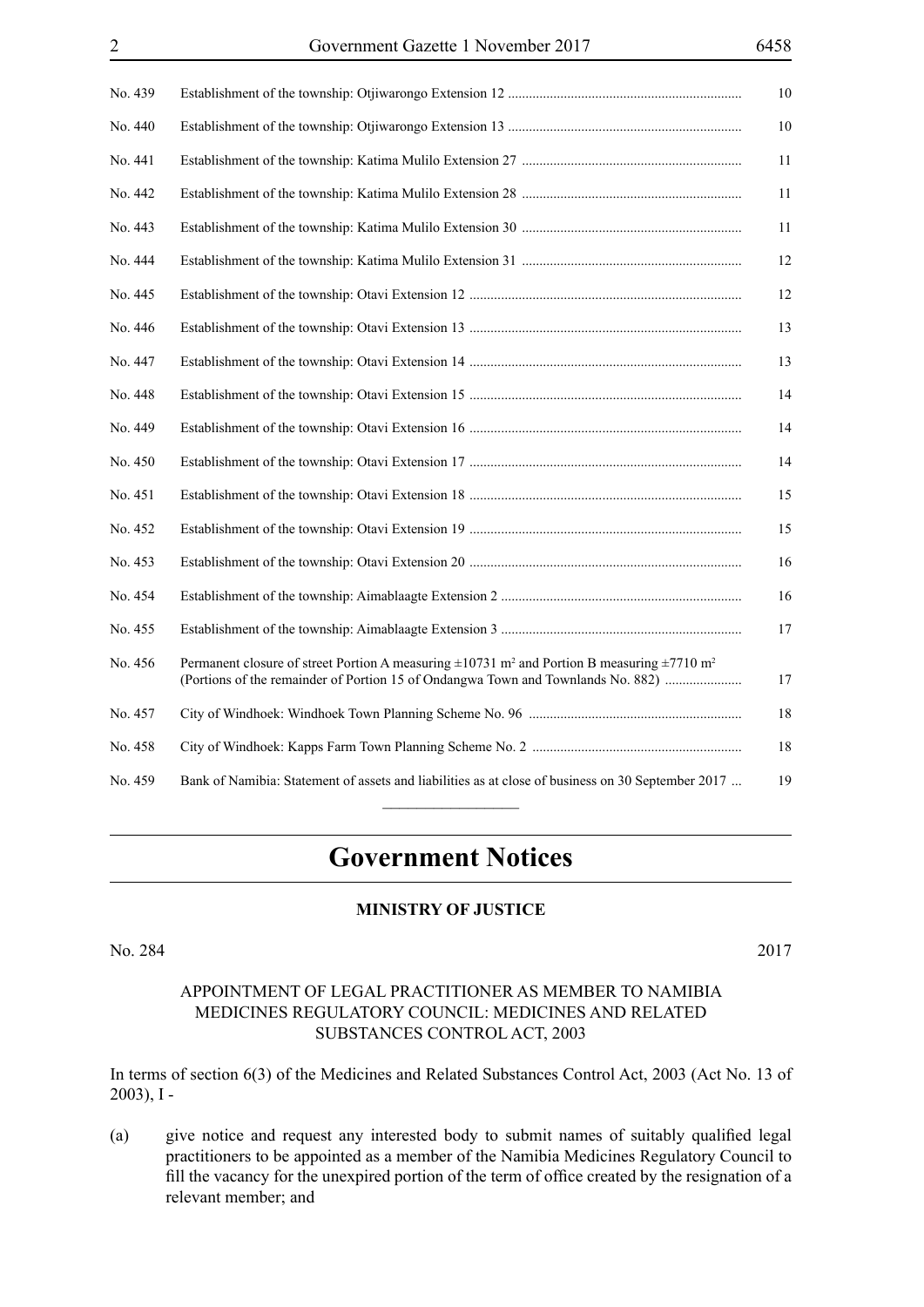(b) such names must be submitted within 30 days of the publication of this notice.

# **A. Kawana**

**MINISTER OF JUSTICE** Windhoek, 16 October 2017

#### **MINISTRY OF URBAN AND RURAL DEVELOPMENT**

 $\overline{\phantom{a}}$  , where  $\overline{\phantom{a}}$ 

No. 285 2017

#### ONDANGWA TOWN PLANNING AMENDMENT SCHEME NO. 4: TOWN PLANNING ORDINANCE, 1954

Under section 26(2) of the Town Planning Ordinance, 1954 (Ordinance No. 18 of 1954) I give notice that I have, under section 26(1) of the Ordinance, read with section 27(1) of that Ordinance, approved the Ondangwa Town Planning Amendment Scheme No. 4 of the Town Council of Ondangwa.

#### **S. Shaningwa Minister of Urban and Rural Development** Windhoek, 8 September 2017

**MINISTRY OF URBAN AND RURAL DEVELOPMENT**

 $\frac{1}{2}$ 

No. 286 2017

#### RUNDU TOWN PLANNING AMENDMENT SCHEME NO. 5: TOWN PLANNING ORDINANCE, 1954

Under section 26(2) of the Town Planning Ordinance, 1954 (Ordinance No. 18 of 1954) I give notice that I have, under section 26(1) of the Ordinance, read with section 27(1) of that Ordinance, approved the Rundu Town Planning Amendment Scheme No. 5 of the Town Council of Rundu.

#### **S. Shaningwa Minister of Urban and Rural Development** Windhoek, 8 September 2017

#### **MINISTRY OF URBAN AND RURAL DEVELOPMENT**

 $\frac{1}{2}$ 

No. 287 2017

#### HENTIESBAAI TOWN PLANNING AMENDMENT SCHEME NO. 14: TOWN PLANNING ORDINANCE, 1954

Under section 26(2) of the Town Planning Ordinance, 1954 (Ordinance No. 18 of 1954) I give notice that I have, under section 26(1) of the Ordinance, read with section 27(1) of that Ordinance, approved the Hentiesbaai Town Planning Amendment Scheme No. 14 of the Municipality of Hentiesbaai.

 $\overline{\phantom{a}}$  , where  $\overline{\phantom{a}}$ 

**S. Shaningwa Minister of Urban and Rural Development** Windhoek, 8 September 2017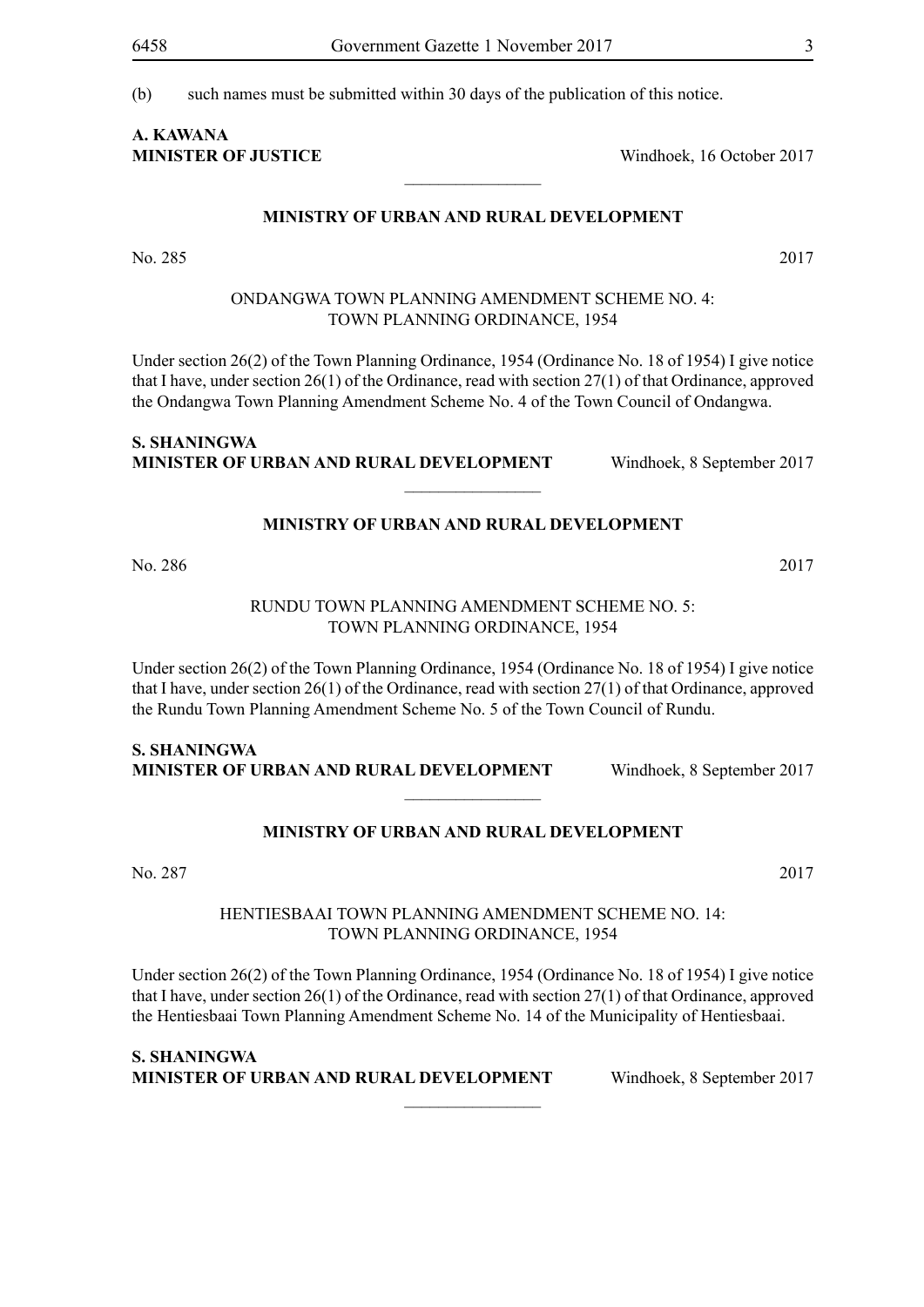#### **MINISTRY OF WORKS, TRANSPORT AND COMMUNICATION**

No. 288 2017

#### PROCLAMATION OF A PORTION OF TRUNK ROAD 1/12: DISTRICT OF ONDANGWA

It is hereby made known -

- (a) in terms of section 22(2) of the Roads Ordinance, 1972 (Ordinance No. 17 of 1972), that the Minister has, in the district of Ondangwa under section 22(1)(a) of the said Ordinance declared the road as described in the Schedule by co-ordinates and shown on sketch-map P2369 by the symbols A-B to be a proclaimed road .
- (b) in terms of section 23(3) of the said Ordinance that the Minister has under section  $23(1)(a)$ of the said Ordinance declared the road referred to in paragraph (a) to be a portion of trunk road 1/12.

The said sketch-map shall at all times lie open to inspection at the office of the Roads Authority, Windhoek, during normal office hours.

#### **SCHEDULE**

The co-ordinates measured in metres according to the LO22/17 system which indicate the road reserve boundaries of a portion of trunk road 1/12 as set out hereunder and shown on sketch-map P2369.

|                | <b>LEFT SIDE</b> |              | <b>RIGHT SIDE</b> |              |              |
|----------------|------------------|--------------|-------------------|--------------|--------------|
| <b>POINT</b>   | $\mathbf X$      | $\mathbf Y$  | <b>POINT</b>      | $\mathbf X$  | $\mathbf Y$  |
| L1             | $-102650.45$     | -453342.82   | R1                | $-102629.20$ | -453440.02   |
| L2             | $-102559.91$     | -453346.66   | R <sub>2</sub>    | $-102623.04$ | -453453.63   |
| L <sub>3</sub> | $-102546.09$     | -453339.02   | R <sub>3</sub>    | $-102549.88$ | -453430.09   |
| L4             | $-102520.21$     | -453323.94   | R <sub>4</sub>    | $-102548.04$ | -453385.80   |
| <b>POINT</b>   | X                | Y            | <b>POINT</b>      | X            | Y            |
| L <sub>5</sub> | $-102450.48$     | -453271.01   | R <sub>5</sub>    | $-102522.17$ | -453371.50   |
| L <sub>6</sub> | $-102378.21$     | -453191.67   | R <sub>6</sub>    | $-102446.70$ | -453320.52   |
| L7             | $-102336.03$     | -453125.97   | R7                | $-102378.24$ | $-453254.20$ |
| L8             | $-102330.95$     | -453118.05   | R <sub>8</sub>    | $-102317.80$ | -453175.30   |
| L <sub>9</sub> | $-102326.21$     | -453110.68   | R <sub>9</sub>    | $-102289.60$ | -453126.98   |
| L10            | $-102303.26$     | -453064.39   | R <sub>10</sub>   | $-102280.61$ | -453108.82   |
| L17            | $-102201.19$     | -452868.34   | R17               | $-101858.67$ | -452498.83   |
| L18            | $-102209.39$     | $-452862.62$ | R <sub>18</sub>   | $-101680.49$ | -452305.80   |
| L19            | $-102082.83$     | -452679.25   | R19               | $-101626.60$ | -452232.94   |
| L20            | $-101904.02$     | -452459.73   | R20               | $-101434.73$ | -451920.02   |
| L21            | $-101729.84$     | $-452271.45$ | R21               | $-101245.13$ | -451599.11   |
| L22            | $-101676.90$     | $-452200.28$ | R <sub>22</sub>   | $-101206.59$ | $-451520.11$ |
| L23            | $-101490.99$     | -451897.22   | R <sub>23</sub>   | $-101183.03$ | -451436.06   |
| L24            | $-101294.36$     | $-451564.23$ | R <sub>24</sub>   | $-101175.10$ | -451348.01   |
| L25            | $-101279.31$     | -451536.67   | R25               | $-101176.56$ | -451313.43   |
| L26            | $-101249.85$     | -451459.08   | R26               | $-101184.71$ | -451183.93   |
| L27            | $-101236.18$     | -451379.58   |                   |              |              |
| L28            | $-101238.76$     | -451278.36   |                   |              |              |
| L29            | $-101245.44$     | -451175.33   |                   |              |              |
| L30            | $-101246A9$      | -451106.96   |                   |              |              |

 $\frac{1}{2}$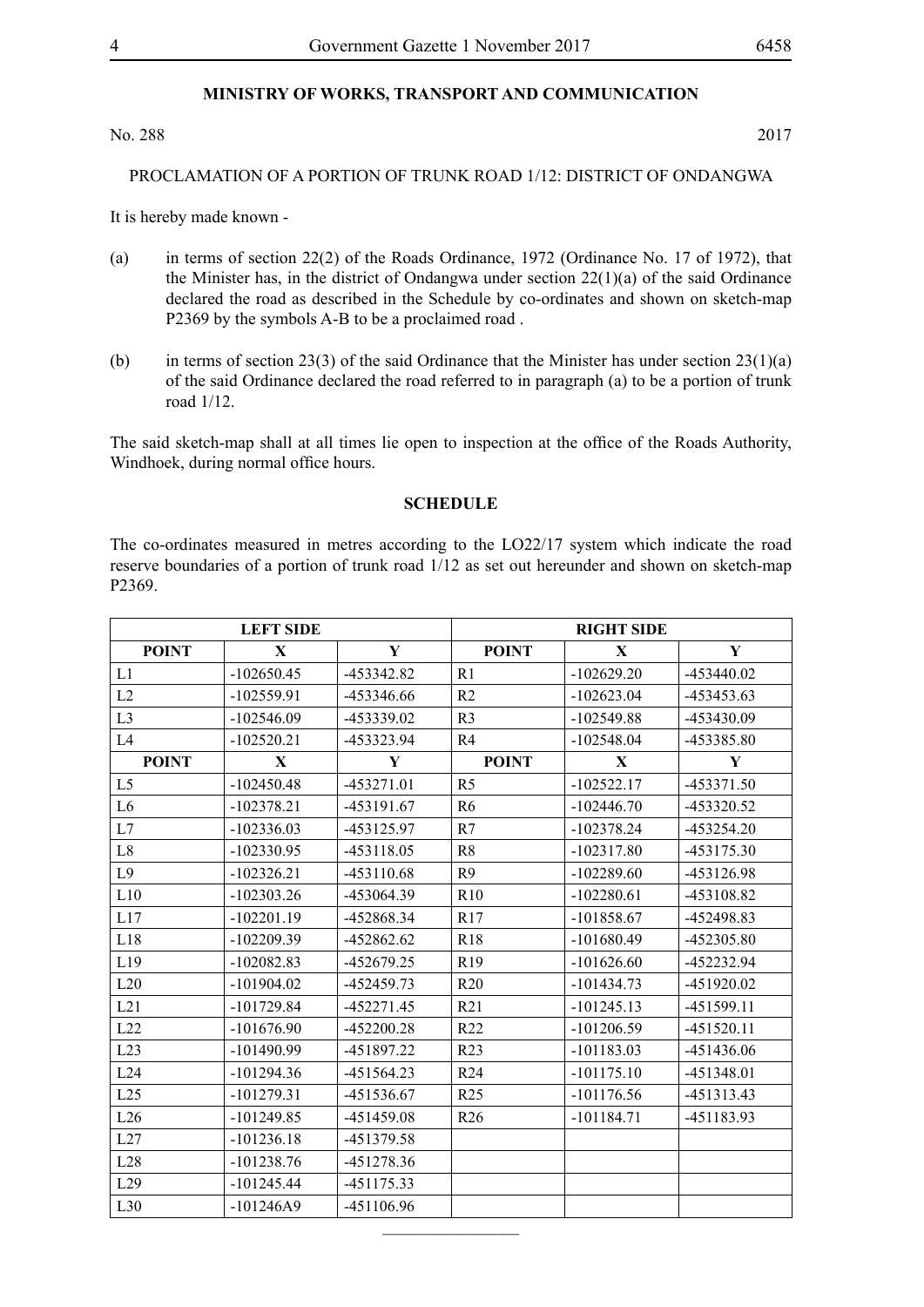#### **MINISTRY OF WORKS AND TRANSPORT**

No. 289 2017

#### AMENDMENT OF GOVERNMENT NOTICE NO. 110 OF 2016

Government Notice No. 244 of 2016 published by Government Gazette No. 6135 of 30 September 2014 is hereby corrected by substituting in Schedule I the words:

"From a point (A on sketch-map P2323) at the junction with district road 3608 at the place known as Omakango generally south-westwards to a point (B on sketch-map P2323) at the place known as Oipya; thence generally south-eastwards to a point (C on sketch-map P2323) at the place known as Etamego, thence generally southwards and more and more south-south-westwards via the place known as Peumba to a point (D on sketch-map P2323) at the junction with main road 120 at the place known as Omufituwa"

with the words

"From a point (A on sketch-map P2323) at the junction with district road 3608 at the place known as Omufituwa generally south-westwards to a point (B on sketch-map P2323) at the place known as Oipya; thence generally southeastwards to a point (C on sketch-map P2323) at the place known as Etameko; thence generally southwards and more and more south-south-westwards via the place known as Peumba to a point (D on sketch-map P2323) at the junction with main road 120 at the place known as Endola"

wherever the latter appears in the text of the said Government Notice.

## **General Notices**

 $\frac{1}{2}$ 

No. 428 2017

#### GENERAL VALUATION OF RATEABLE AND NON-RATEABLE PROPERTIES SITUATED WITHIN THE RUACANA LOCAL AUTHORITY AREA

Notice is hereby given in terms of the provisions of section 66(1) of the Local Authorities Act, 1992 (Act No. 23 of 1992) as amended that a General Valuation of all rateable and non-rateable properties situated within the RUACANA LOCAL AUTHORITY AREA will be carried out as from 1 November 2017, in accordance with the provisions and stipulations contained in sections 67 to 72, inclusive, of the Local Authorities Act, 1992 (Act No. 23 of 1992).

#### **E.N. NANYENI CHIEF EXECUTIVE OFFICER**

No. 429 2017

#### ESTABLISHMENT OF THE TOWNSHIP: ABIGAIL

 $\frac{1}{2}$ 

Notice is hereby given in terms of Section 5(5) of the Townships and Division of Land Ordinance, 1963 (Ordinance No. 11 of 1963), that application has been made for the establishment of the township **Abigail** situated on the Remainder of the Farm Elisenheim No. 68 and that the application is laying open for inspection at the Office of the Ministry of Urban and Rural Development: Division: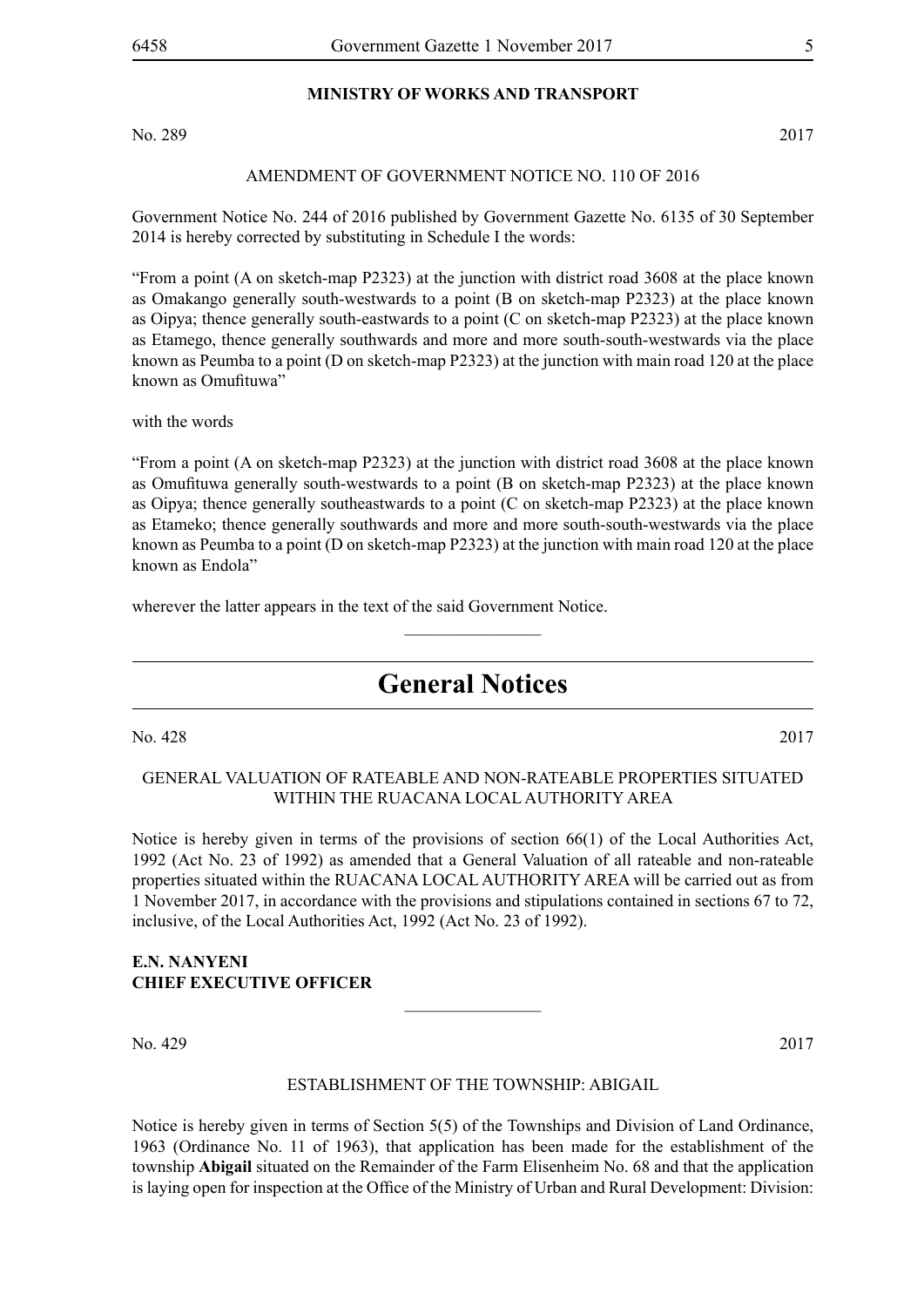Planning, 2nd Floor, GRN Office Park in Windhoek, the Office of the Surveyor-General in Windhoek, and at the Office of the Chief Executive Officer, Windhoek Municipality.

Any person who wishes to object to the application or who desires to be heard in the matter, may give personal evidence before the Townships Board at the meeting of the Board which will be held on **5 December 2017 at 09:00** at the Offices of the Surveyor-General and the Registrar of Deeds in Windhoek, or submit written evidence to the Townships Board, Private Bag 13289, Windhoek: Provided that such written evidence shall reach the Secretary of the Townships Board not later than **29 November 2017 before 12:00**.

#### **L.D. UYEPA CHAIRPERSON: TOWNSHIPS BOARD**

No. 430 2017

#### ESTABLISHMENT OF THE TOWNSHIP: KAISOSI EXTENSION 12

 $\overline{\phantom{a}}$  , where  $\overline{\phantom{a}}$ 

Notice is hereby given in terms of Section 5(5) of the Townships and Division of Land Ordinance, 1963 (Ordinance No. 11 of 1963), that application has been made for the establishment of the township **Kaisosi Extension 12** situated on Farm 2136 of the Remainder of Farm Rundu Townlands No. 1329 and that the application is laying open for inspection at the Office of the Ministry of Urban and Rural Development: Division: Planning, 2nd Floor, GRN Office Park in Windhoek, the Office of the Surveyor-General in Windhoek, and at the Office of the Chief Executive Officer, Rundu Town Council.

Any person who wishes to object to the application or who desires to be heard in the matter, may give personal evidence before the Townships Board at the meeting of the Board which will be held on **5 December 2017 at 09:00** at the Offices of the Surveyor-General and the Registrar of Deeds in Windhoek, or submit written evidence to the Townships Board, Private Bag 13289, Windhoek: Provided that such written evidence shall reach the Secretary of the Townships Board not later than **29 November 2017 before 12:00**.

#### **L.D. UYEPA CHAIRPERSON: TOWNSHIPS BOARD**

No. 431 2017

#### ESTABLISHMENT OF THE TOWNSHIP: OKAHANDJA EXTENSION 18

**\_\_\_\_\_\_\_\_\_\_\_\_\_\_\_\_**

Notice is hereby given in terms of Section 5(5) of the Townships and Division of Land Ordinance, 1963 (Ordinance No. 11 of 1963), that application has been made for the establishment of the township **Okahandja Extension 18** situated on Portion 154 of the Consolidated Farm Okahandja Townlands No. 277 and that the application is laying open for inspection at the Office of the Ministry of Urban and Rural Development: Division: Planning, 2nd Floor, GRN Office Park in Windhoek, the Office of the Surveyor-General in Windhoek, and at the Office of the Chief Executive Officer, Okahandja Municipality.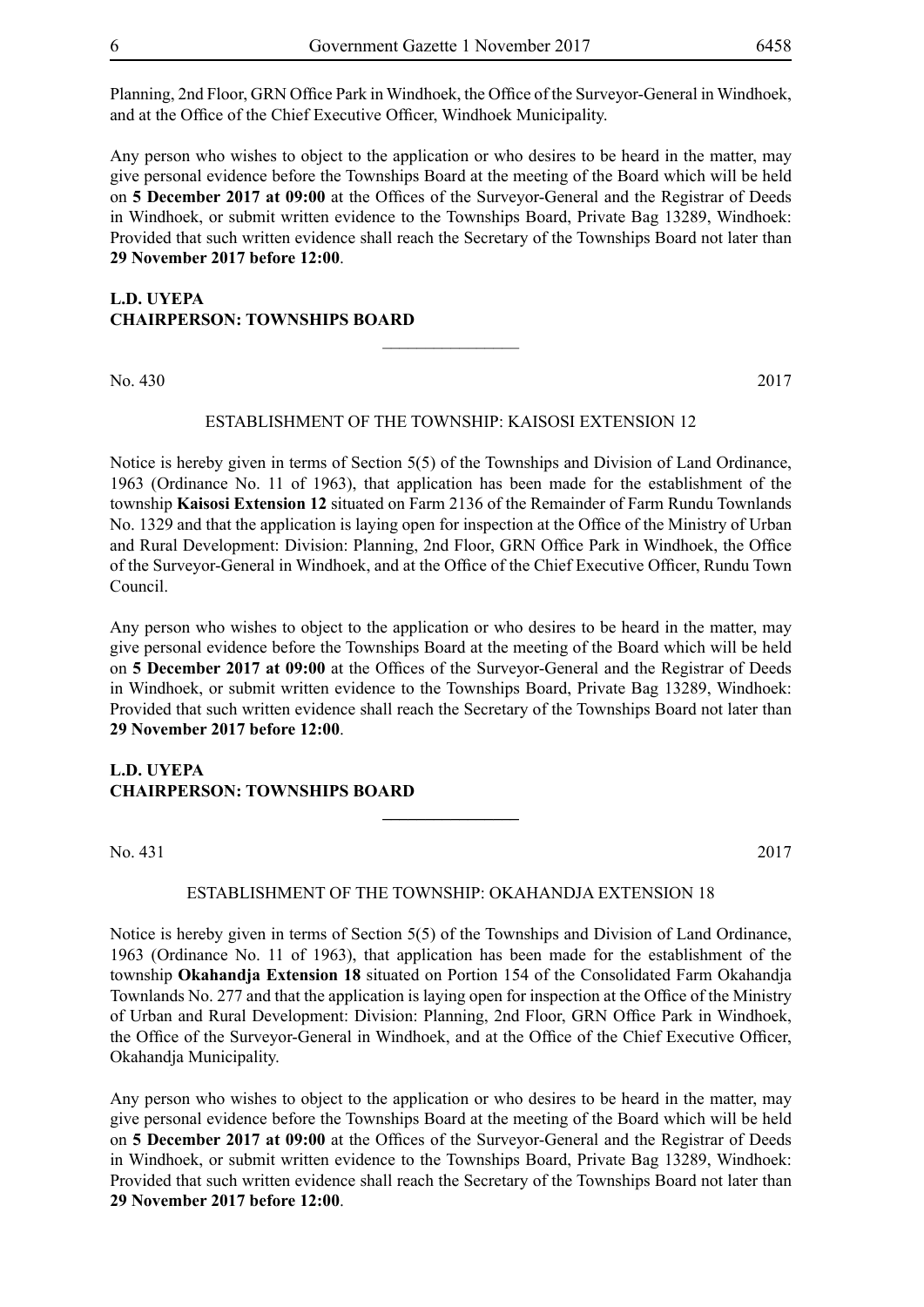#### **L.D. UYEPA CHAIRPERSON: TOWNSHIPS BOARD**

No. 432 2017

#### ESTABLISHMENT OF THE TOWNSHIP: NDAMA EXTENSION 14

**\_\_\_\_\_\_\_\_\_\_\_\_\_\_\_\_**

Notice is hereby given in terms of Section 5(5) of the Townships and Division of Land Ordinance, 1963 (Ordinance No. 11 of 1963), that application has been made for the establishment of the township **Ndama Extension 14** situated on Farm 2138 of the Remainder of Farm Rundu Townlands No. 1329 and that the application is laying open for inspection at the Office of the Ministry of Urban and Rural Development: Division: Planning, 2nd Floor, GRN Office Park in Windhoek, the Office of the Surveyor-General in Windhoek, and at the Office of the Chief Executive Officer, Rundu Town Council.

Any person who wishes to object to the application or who desires to be heard in the matter, may give personal evidence before the Townships Board at the meeting of the Board which will be held on **5 December 2017 at 09:00** at the Offices of the Surveyor-General and the Registrar of Deeds in Windhoek, or submit written evidence to the Townships Board, Private Bag 13289, Windhoek: Provided that such written evidence shall reach the Secretary of the Townships Board not later than **29 November 2017 before 12:00**.

#### **L.D. UYEPA CHAIRPERSON: TOWNSHIPS BOARD**

No. 433 2017

#### ESTABLISHMENT OF THE TOWNSHIP: SAUYEMWA EXTENSION 11

**\_\_\_\_\_\_\_\_\_\_\_\_\_\_\_\_**

Notice is hereby given in terms of Section 5(5) of the Townships and Division of Land Ordinance, 1963 (Ordinance No. 11 of 1963), that application has been made for the establishment of the township **Sauyemwa Extension 11** situated on Farm 2144 of the Remainder of Farm Rundu Townlands No. 1329 and that the application is laying open for inspection at the Office of the Ministry of Urban and Rural Development: Division: Planning, 2nd Floor, GRN Office Park in Windhoek, the Office of the Surveyor-General in Windhoek, and at the Office of the Chief Executive Officer, Rundu Town Council.

Any person who wishes to object to the application or who desires to be heard in the matter, may give personal evidence before the Townships Board at the meeting of the Board which will be held on **5 December 2017 at 09:00** at the Offices of the Surveyor-General and the Registrar of Deeds in Windhoek, or submit written evidence to the Townships Board, Private Bag 13289, Windhoek: Provided that such written evidence shall reach the Secretary of the Townships Board not later than **29 November 2017 before 12:00**.

**\_\_\_\_\_\_\_\_\_\_\_\_\_\_\_\_**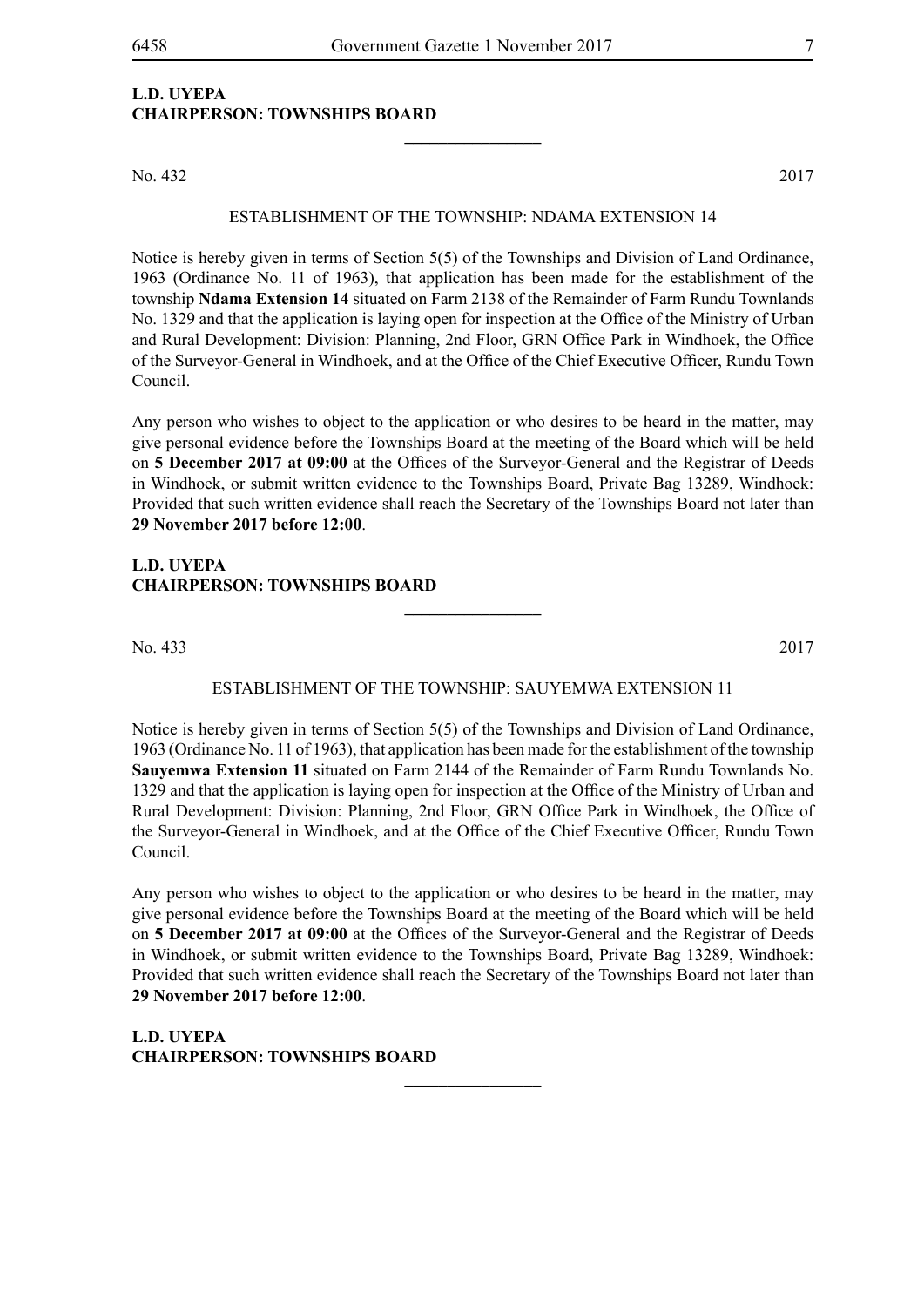No. 434 2017

#### ESTABLISHMENT OF THE TOWNSHIP: GOBABIS EXTENSION 11:

Notice is hereby given in terms of Section 5(5) of the Townships and Division of Land Ordinance, 1963 (Ordinance No. 11 of 1963), that application has been made for the establishment of the township **Gobabis Extension 11** situated on Farm 2087 of Farm Opuwo Town and Townlands No. 1114 and that the application is laying open for inspection at the Office of the Ministry of Urban and Rural Development: Division: Planning, 2<sup>nd</sup> Floor, GRN Office Park in Windhoek, the Office of the Surveyor-General in Windhoek, and at the Office of the Chief Executive Officer, Gobabis Municipal Council.

Any person who wishes to object to the application or who desires to be heard in the matter, may give personal evidence before the Townships Board at the meeting of the Board which will be held on **5 December 2017 at 09:00** at the Offices of the Surveyor-General and the Registrar of Deeds in Windhoek, or submit written evidence to the Townships Board, Private Bag 13289, Windhoek: Provided that such written evidence shall reach the Secretary of the Townships Board not later than **29 November 2017 before 12:00**.

#### **L.D. UYEPA CHAIRPERSON: TOWNSHIPS BOARD**

No. 435 2017

#### ESTABLISHMENT OF THE TOWNSHIP: OPUWO EXTENSION 7

**\_\_\_\_\_\_\_\_\_\_\_\_\_\_\_\_**

Notice is hereby given in terms of Section 5(5) of the Townships and Division of Land Ordinance, 1963 (Ordinance No. 11 of 1963), that application has been made for the establishment of the township **Opuwo Extension 7** situated on Portion 1172 of the Remainder of Farm Opuwo Townlands No. 876 and that the application is laying open for inspection at the Office of the Ministry of Urban and Rural Development: Division: Planning, 2nd Floor, GRN Office Park in Windhoek, the Office of the Surveyor-General in Windhoek, and at the Office of the Chief Executive Officer, Opuwo Town Council.

Any person who wishes to object to the application or who desires to be heard in the matter, may give personal evidence before the Townships Board at the meeting of the Board which will be held on **5 December 2017 at 09:00** at the Offices of the Surveyor-General and the Registrar of Deeds in Windhoek, or submit written evidence to the Townships Board, Private Bag 13289, Windhoek: Provided that such written evidence shall reach the Secretary of the Townships Board not later than **29 November 2017 before 12:00**.

#### **L.D. UYEPA CHAIRPERSON: TOWNSHIPS BOARD**

No. 436 2017

#### ESTABLISHMENT OF THE TOWNSHIP: OPUWO EXTENSION 8

**\_\_\_\_\_\_\_\_\_\_\_\_\_\_\_\_**

Notice is hereby given in terms of Section 5(5) of the Townships and Division of Land Ordinance, 1963 (Ordinance No. 11 of 1963), that application has been made for the establishment of the township **Opuwo Extension 8** situated on Portion 1173 of the Remainder of Farm Opuwo Townlands No. 876 and that the application is laying open for inspection at the Office of the Ministry of Urban and Rural Development: Division: Planning, 2nd Floor, GRN Office Park in Windhoek, the Office of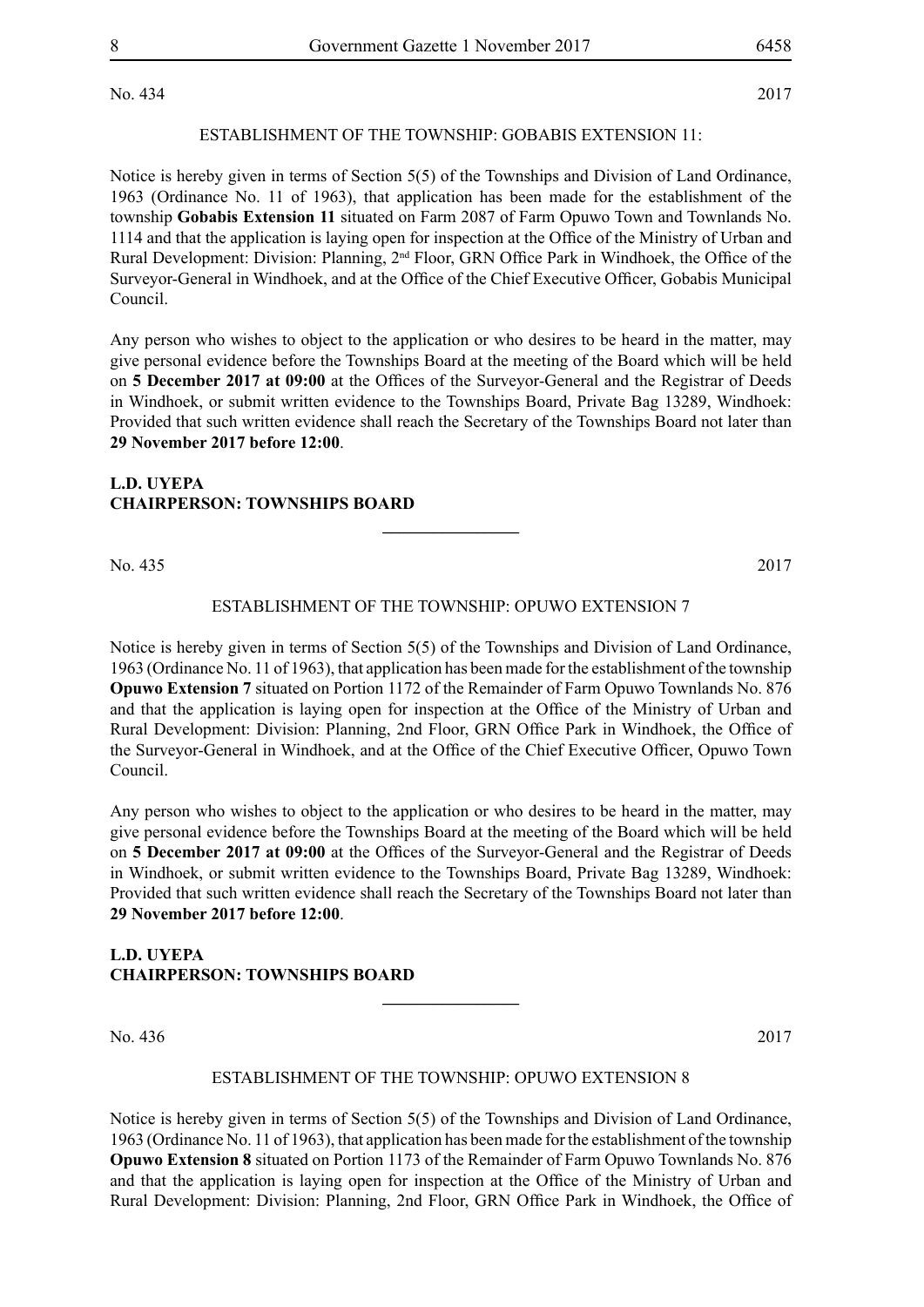the Surveyor-General in Windhoek, and at the Office of the Chief Executive Officer, Opuwo Town Council.

Any person who wishes to object to the application or who desires to be heard in the matter, may give personal evidence before the Townships Board at the meeting of the Board which will be held on **5 December 2017 at 09:00** at the Offices of the Surveyor-General and the Registrar of Deeds in Windhoek, or submit written evidence to the Townships Board, Private Bag 13289, Windhoek: Provided that such written evidence shall reach the Secretary of the Townships Board not later than **29 November 2017 before 12:00**.

#### **L.D. UYEPA CHAIRPERSON: TOWNSHIPS BOARD**

No. 437 2017

#### ESTABLISHMENT OF THE TOWNSHIP: OTJIWARONGO EXTENSION 10

 $\overline{\phantom{a}}$  , where  $\overline{\phantom{a}}$ 

Notice is hereby given in terms of Section 5(5) of the Townships and Division of Land Ordinance, 1963 (Ordinance No. 11 of 1963), that application has been made for the establishment of the township **Otjiwarongo Extension 10** situated on Portion 564 of the Farm Otjiwarongo Townlands South No. 308 and that the application is laying open for inspection at the Office of the Ministry of Urban and Rural Development: Division: Planning, 2nd Floor, GRN Office Park in Windhoek, the Office of the Surveyor-General in Windhoek, and at the Office of the Chief Executive Officer, Otjiwarongo Municipal Council.

Any person who wishes to object to the application or who desires to be heard in the matter, may give personal evidence before the Townships Board at the meeting of the Board which will be held on **5 December 2017 at 09:00** at the Offices of the Surveyor-General and the Registrar of Deeds in Windhoek, or submit written evidence to the Townships Board, Private Bag 13289, Windhoek: Provided that such written evidence shall reach the Secretary of the Townships Board not later than **29 November 2017 before 12:00**.

#### **L.D. UYEPA CHAIRPERSON: TOWNSHIPS BOARD**

No. 438 2017

#### ESTABLISHMENT OF THE TOWNSHIP: OTJIWARONGO EXTENSION 11

**\_\_\_\_\_\_\_\_\_\_\_\_\_\_\_\_**

Notice is hereby given in terms of Section 5(5) of the Townships and Division of Land Ordinance, 1963 (Ordinance No. 11 of 1963), that application has been made for the establishment of the township **Otjiwarongo Extension 11** situated on Portion 563 of the Farm Otjiwarongo Townlands West No. 308 and that the application is laying open for inspection at the Office of the Ministry of Urban and Rural Development: Division: Planning, 2nd Floor, GRN Office Park in Windhoek, the Office of the Surveyor-General in Windhoek, and at the Office of the Chief Executive Officer, Otjiwarongo Municipal Council.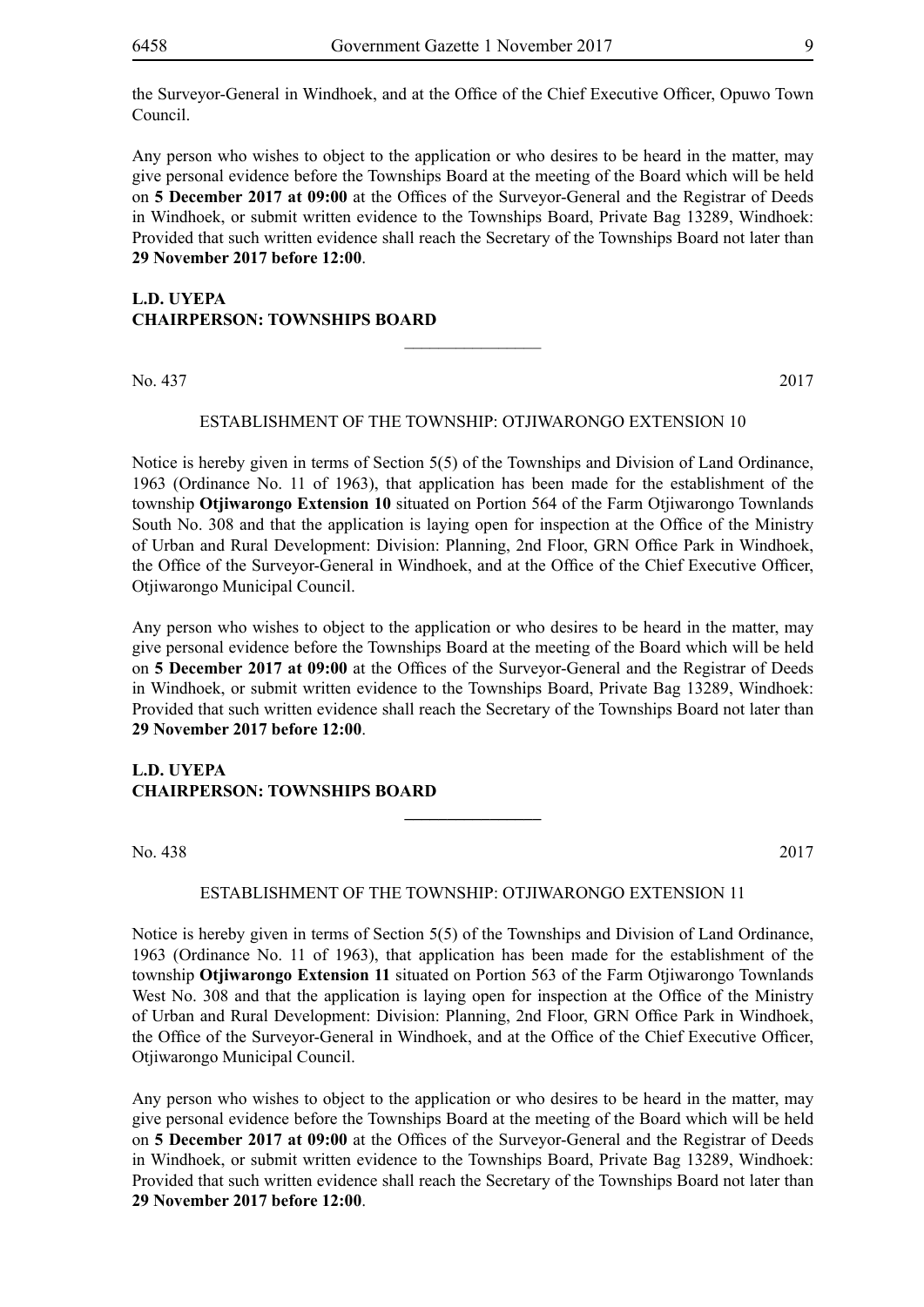**\_\_\_\_\_\_\_\_\_\_\_\_\_\_\_\_**

### **L.D. UYEPA CHAIRPERSON: TOWNSHIPS BOARD**

No. 439 2017

#### ESTABLISHMENT OF THE TOWNSHIP: OTJIWARONGO EXTENSION 12

Notice is hereby given in terms of Section 5(5) of the Townships and Division of Land Ordinance, 1963 (Ordinance No. 11 of 1963), that application has been made for the establishment of the township **Otjiwarongo Extension 12** situated on Portion 565 of the Farm Otjiwarongo Townlands South No. 308 and that the application is laying open for inspection at the Office of the Ministry of Urban and Rural Development: Division: Planning, 2nd Floor, GRN Office Park in Windhoek, the Office of the Surveyor-General in Windhoek, and at the Office of the Chief Executive Officer, Otjiwarongo Municipal Council.

Any person who wishes to object to the application or who desires to be heard in the matter, may give personal evidence before the Townships Board at the meeting of the Board which will be held on **5 December 2017 at 09:00** at the Offices of the Surveyor-General and the Registrar of Deeds in Windhoek, or submit written evidence to the Townships Board, Private Bag 13289, Windhoek: Provided that such written evidence shall reach the Secretary of the Townships Board not later than **29 November 2017 before 12:00**.

#### **L.D. UYEPA CHAIRPERSON: TOWNSHIPS BOARD**

No. 440 2017

#### ESTABLISHMENT OF THE TOWNSHIP: OTJIWARONGO EXTENSION 13

**\_\_\_\_\_\_\_\_\_\_\_\_\_\_\_\_**

Notice is hereby given in terms of Section 5(5) of the Townships and Division of Land Ordinance, 1963 (Ordinance No. 11 of 1963), that application has been made for the establishment of the township **Otjiwarongo Extension 13** situated on Portion 566 of the Farm Otjiwarongo Townlands South No. 308 and that the application is laying open for inspection at the Office of the Ministry of Urban and Rural Development: Division: Planning, 2nd Floor, GRN Office Park in Windhoek, the Office of the Surveyor-General in Windhoek, and at the Office of the Chief Executive Officer, Otjiwarongo Municipal Council.

Any person who wishes to object to the application or who desires to be heard in the matter, may give personal evidence before the Townships Board at the meeting of the Board which will be held on **5 December 2017 at 09:00** at the Offices of the Surveyor-General and the Registrar of Deeds in Windhoek, or submit written evidence to the Townships Board, Private Bag 13289, Windhoek: Provided that such written evidence shall reach the Secretary of the Townships Board not later than **29 November 2017 before 12:00**.

**\_\_\_\_\_\_\_\_\_\_\_\_\_\_\_\_**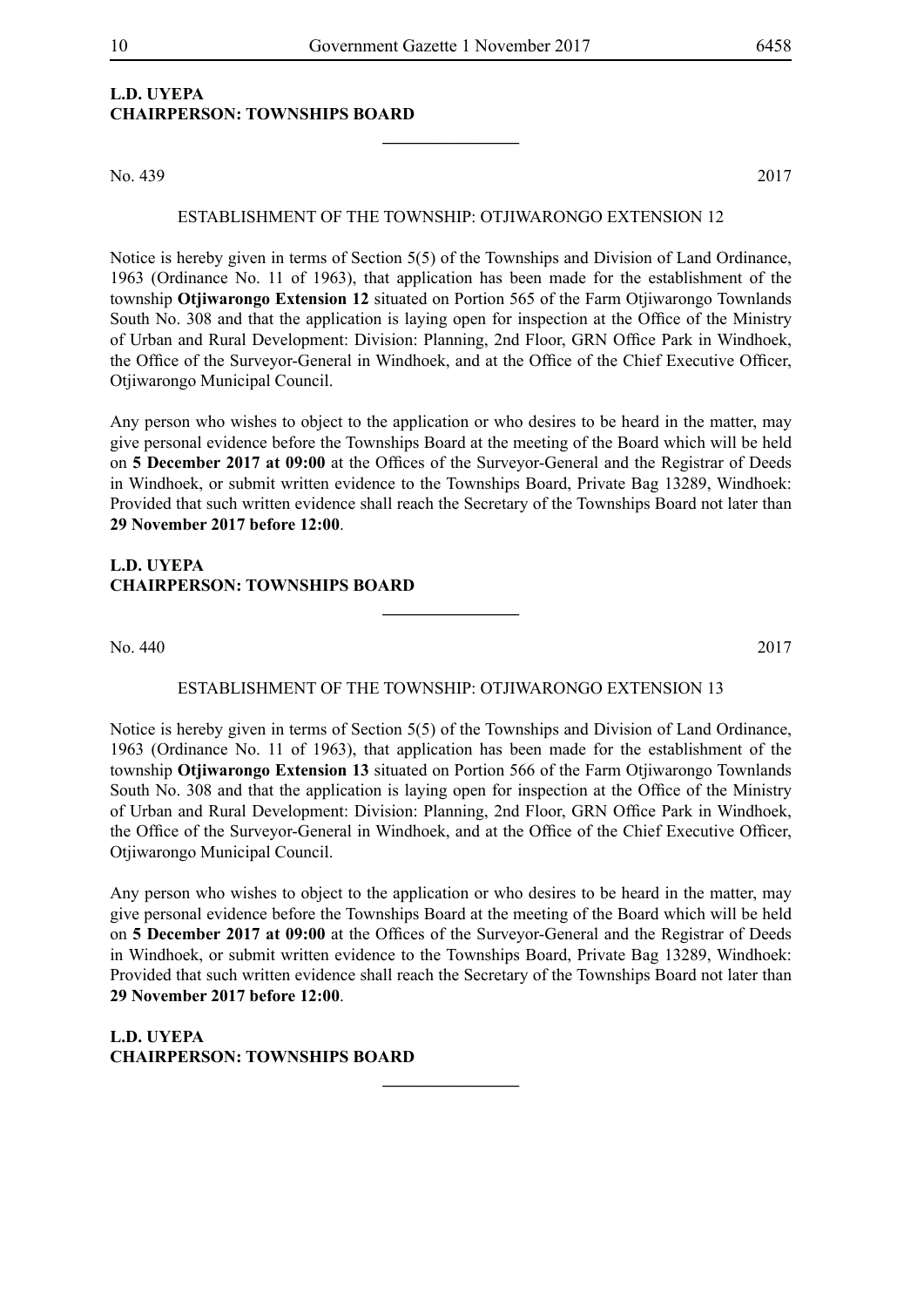No. 441 2017

#### ESTABLISHMENT OF THE TOWNSHIP: KATIMA MULILO EXTENSION 27

Notice is hereby given in terms of Section 5(5) of the Townships and Division of Land Ordinance, 1963 (Ordinance No. 11 of 1963), that application has been made for the establishment of the township **Katima Mulilo Extension 27** situated on Portion 72 of the Remainder of Farm Katima Mulilo Townlands No. 1328 and that the application is laying open for inspection at the Office of the Ministry of Urban and Rural Development: Division: Planning, 2nd Floor, GRN Office Park in Windhoek, the Office of the Surveyor-General in Windhoek, and at the Office of the Chief Executive Officer, Katima Mulilo Town Council.

Any person who wishes to object to the application or who desires to be heard in the matter, may give personal evidence before the Townships Board at the meeting of the Board which will be held on **5 December 2017 at 09:00** at the Offices of the Surveyor-General and the Registrar of Deeds in Windhoek, or submit written evidence to the Townships Board, Private Bag 13289, Windhoek: Provided that such written evidence shall reach the Secretary of the Townships Board not later than **29 November 2017 before 12:00**.

#### **L.D. UYEPA CHAIRPERSON: TOWNSHIPS BOARD**

No. 442 2017

#### ESTABLISHMENT OF THE TOWNSHIP: KATIMA MULILO EXTENSION 28

**\_\_\_\_\_\_\_\_\_\_\_\_\_\_\_\_**

Notice is hereby given in terms of Section 5(5) of the Townships and Division of Land Ordinance, 1963 (Ordinance No. 11 of 1963), that application has been made for the establishment of the township **Katima Mulilo Extension 28** situated on Portion 73 of the Remainder of Farm Katima Mulilo Townlands No. 1328 and that the application is laying open for inspection at the Office of the Ministry of Urban and Rural Development: Division: Planning, 2nd Floor, GRN Office Park in Windhoek, the Office of the Surveyor-General in Windhoek, and at the Office of the Chief Executive Officer, Katima Mulilo Town Council.

Any person who wishes to object to the application or who desires to be heard in the matter, may give personal evidence before the Townships Board at the meeting of the Board which will be held on **5 December 2017 at 09:00** at the Offices of the Surveyor-General and the Registrar of Deeds in Windhoek, or submit written evidence to the Townships Board, Private Bag 13289, Windhoek: Provided that such written evidence shall reach the Secretary of the Townships Board not later than **29 November 2017 before 12:00**.

#### **L.D. UYEPA CHAIRPERSON: TOWNSHIPS BOARD**

No. 443 2017

#### ESTABLISHMENT OF THE TOWNSHIP: KATIMA MULILO EXTENSION 30

**\_\_\_\_\_\_\_\_\_\_\_\_\_\_\_\_**

Notice is hereby given in terms of Section 5(5) of the Townships and Division of Land Ordinance, 1963 (Ordinance No. 11 of 1963), that application has been made for the establishment of the township **Katima Mulilo Extension 30** situated on Portion 2102 of the Remainder of Farm Katima Mulilo Townlands No. 1328 and that the application is laying open for inspection at the Office of the Ministry of Urban and Rural Development: Division: Planning, 2nd Floor, GRN Office Park in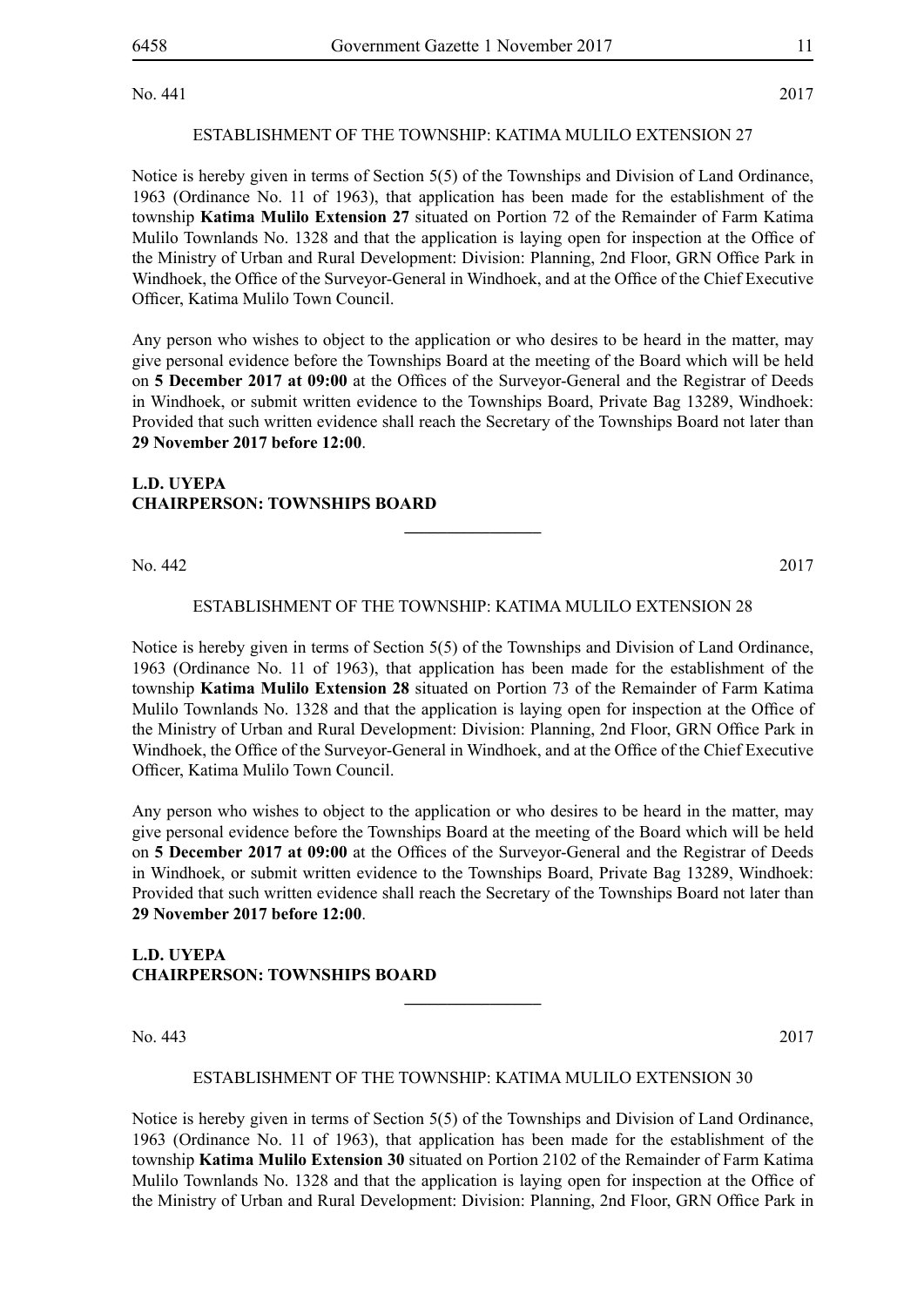Windhoek, the Office of the Surveyor-General in Windhoek, and at the Office of the Chief Executive Officer, Katima Mulilo Town Council.

Any person who wishes to object to the application or who desires to be heard in the matter, may give personal evidence before the Townships Board at the meeting of the Board which will be held on **5 December 2017 at 09:00** at the Offices of the Surveyor-General and the Registrar of Deeds in Windhoek, or submit written evidence to the Townships Board, Private Bag 13289, Windhoek: Provided that such written evidence shall reach the Secretary of the Townships Board not later than **29 November 2017 before 12:00**.

#### **L.D. UYEPA CHAIRPERSON: TOWNSHIPS BOARD**

No. 444 2017

#### ESTABLISHMENT OF THE TOWNSHIP: KATIMA MULILO EXTENSION 31

**\_\_\_\_\_\_\_\_\_\_\_\_\_\_\_\_**

Notice is hereby given in terms of Section 5(5) of the Townships and Division of Land Ordinance, 1963 (Ordinance No. 11 of 1963), that application has been made for the establishment of the township **Katima Mulilo Extension 31** situated on Portion 2103 of the Remainder of Farm Katima Mulilo Townlands No. 1328 and that the application is laying open for inspection at the Office of the Ministry of Urban and Rural Development: Division: Planning, 2nd Floor, GRN Office Park in Windhoek, the Office of the Surveyor-General in Windhoek, and at the Office of the Chief Executive Officer, Katima Mulilo Town Council.

Any person who wishes to object to the application or who desires to be heard in the matter, may give personal evidence before the Townships Board at the meeting of the Board which will be held on **5 December 2017 at 09:00** at the Offices of the Surveyor-General and the Registrar of Deeds in Windhoek, or submit written evidence to the Townships Board, Private Bag 13289, Windhoek: Provided that such written evidence shall reach the Secretary of the Townships Board not later than **29 November 2017 before 12:00**.

#### **L.D. UYEPA CHAIRPERSON: TOWNSHIPS BOARD**

No. 445 2017

#### ESTABLISHMENT OF THE TOWNSHIP: OTAVI EXTENSION 12

**\_\_\_\_\_\_\_\_\_\_\_\_\_\_\_\_**

Notice is hereby given in terms of Section 5(5) of the Townships and Division of Land Ordinance, 1963 (Ordinance No. 11 of 1963), that application has been made for the establishment of the township **Otavi Extension 12** situated on Portion 3 of the Farm Rentes No. 783 and that the application is laying open for inspection at the Office of the Ministry of Urban and Rural Development: Division: Planning, 2nd Floor, GRN Office Park in Windhoek, the Office of the Surveyor-General in Windhoek, and at the Office of the Chief Executive Officer, Otavi Town Council.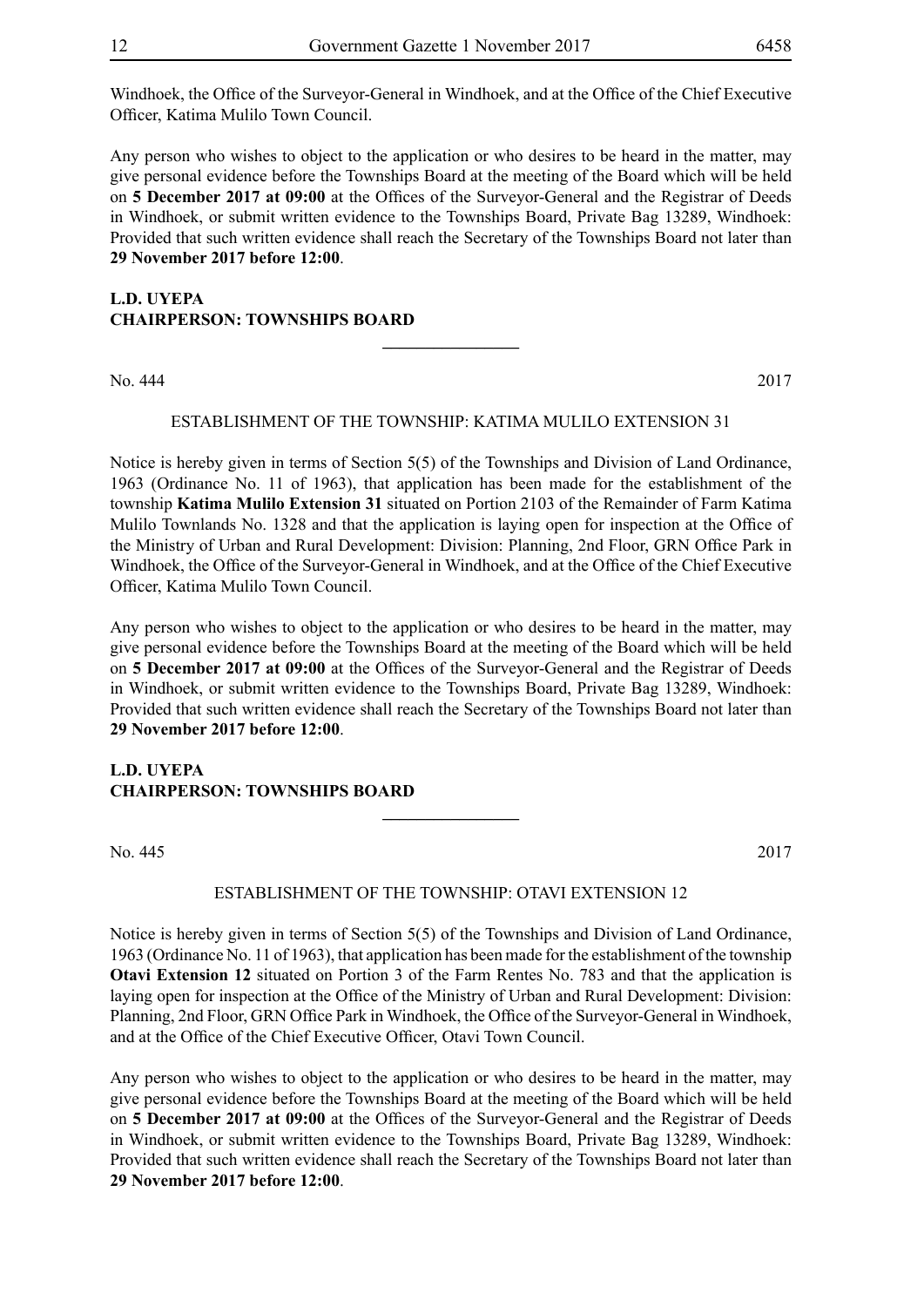#### **L.D. UYEPA CHAIRPERSON: TOWNSHIPS BOARD**

No. 446 2017

#### ESTABLISHMENT OF THE TOWNSHIP: OTAVI EXTENSION 13

**\_\_\_\_\_\_\_\_\_\_\_\_\_\_\_\_**

Notice is hereby given in terms of Section 5(5) of the Townships and Division of Land Ordinance, 1963 (Ordinance No. 11 of 1963), that application has been made for the establishment of the township **Otavi Extension 13** situated on Portion 2302 (a portion of Portion 7) of the Farm Rentes No. 783 and that the application is laying open for inspection at the Office of the Ministry of Urban and Rural Development: Division: Planning, 2nd Floor, GRN Office Park in Windhoek, the Office of the Surveyor-General in Windhoek, and at the Office of the Chief Executive Officer, Otavi Town Council.

Any person who wishes to object to the application or who desires to be heard in the matter, may give personal evidence before the Townships Board at the meeting of the Board which will be held on **5 December 2017 at 09:00** at the Offices of the Surveyor-General and the Registrar of Deeds in Windhoek, or submit written evidence to the Townships Board, Private Bag 13289, Windhoek: Provided that such written evidence shall reach the Secretary of the Townships Board not later than **29 November 2017 before 12:00**.

#### **L.D. UYEPA CHAIRPERSON: TOWNSHIPS BOARD**

No. 447 2017

#### ESTABLISHMENT OF THE TOWNSHIP: OTAVI EXTENSION 14

**\_\_\_\_\_\_\_\_\_\_\_\_\_\_\_\_**

Notice is hereby given in terms of Section 5(5) of the Townships and Division of Land Ordinance, 1963 (Ordinance No. 11 of 1963), that application has been made for the establishment of the township **Otavi Extension 14** situated on Portion 2303 (a portion of Portion 7) of the Farm Rentes No. 783 and that the application is laying open for inspection at the Office of the Ministry of Urban and Rural Development: Division: Planning, 2nd Floor, GRN Office Park in Windhoek, the Office of the Surveyor-General in Windhoek, and at the Office of the Chief Executive Officer, Otavi Town Council.

Any person who wishes to object to the application or who desires to be heard in the matter, may give personal evidence before the Townships Board at the meeting of the Board which will be held on **5 December 2017 at 09:00** at the Offices of the Surveyor-General and the Registrar of Deeds in Windhoek, or submit written evidence to the Townships Board, Private Bag 13289, Windhoek: Provided that such written evidence shall reach the Secretary of the Townships Board not later than **29 November 2017 before 12:00**.

**\_\_\_\_\_\_\_\_\_\_\_\_\_\_\_\_**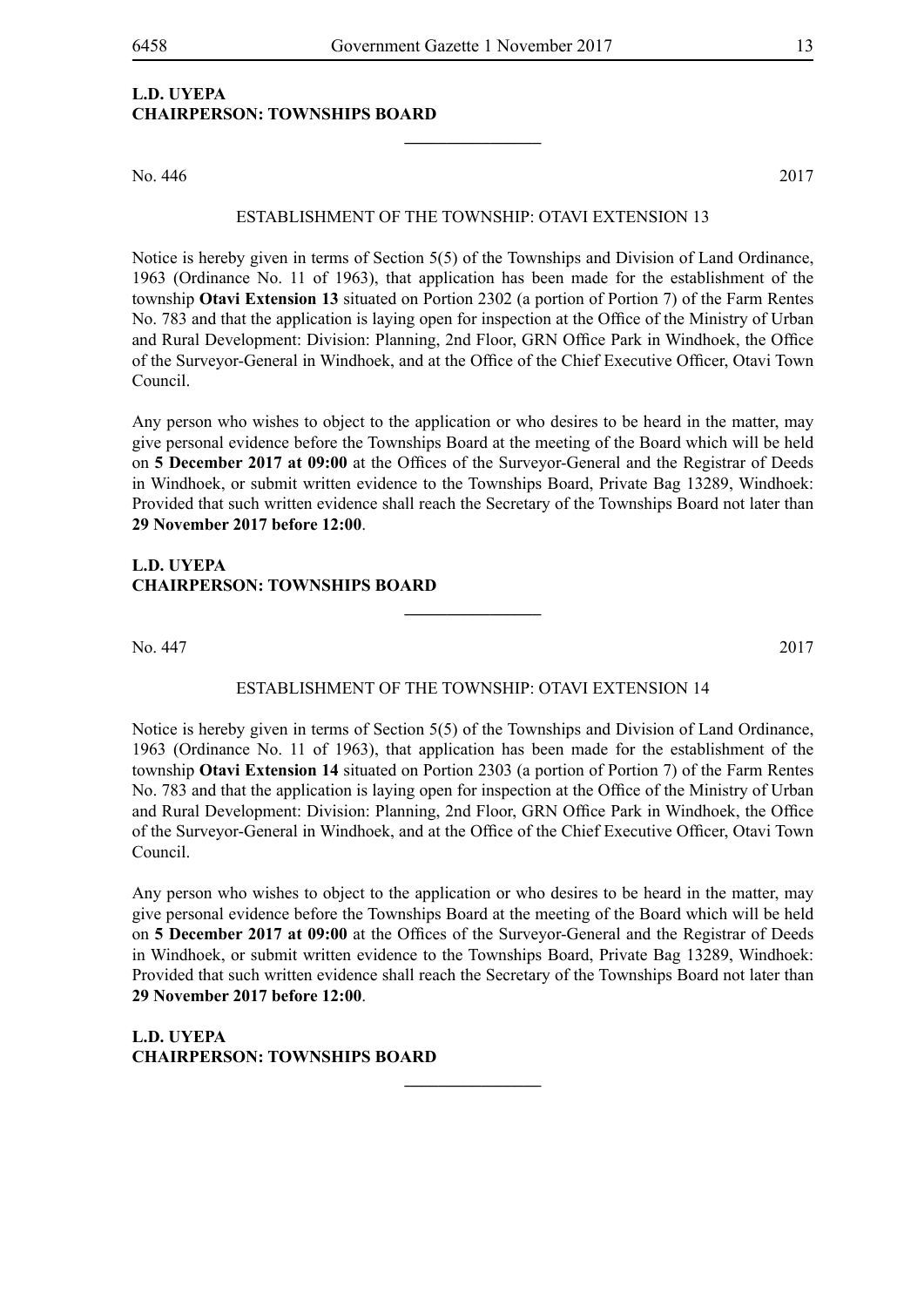No. 448 2017

#### ESTABLISHMENT OF THE TOWNSHIP: OTAVI EXTENSION 15

Notice is hereby given in terms of Section 5(5) of the Townships and Division of Land Ordinance, 1963 (Ordinance No. 11 of 1963), that application has been made for the establishment of the township **Otavi Extension 15** situated on Portion 2304 (a portion of Portion 7) of the Farm Rentes No. 783 and that the application is laying open for inspection at the Office of the Ministry of Urban and Rural Development: Division: Planning, 2nd Floor, GRN Office Park in Windhoek, the Office of the Surveyor-General in Windhoek, and at the Office of the Chief Executive Officer, Otavi Town Council.

Any person who wishes to object to the application or who desires to be heard in the matter, may give personal evidence before the Townships Board at the meeting of the Board which will be held on **5 December 2017 at 09:00** at the Offices of the Surveyor-General and the Registrar of Deeds in Windhoek, or submit written evidence to the Townships Board, Private Bag 13289, Windhoek: Provided that such written evidence shall reach the Secretary of the Townships Board not later than **29 November 2017 before 12:00**.

#### **L.D. UYEPA CHAIRPERSON: TOWNSHIPS BOARD**

No. 449 2017

#### ESTABLISHMENT OF THE TOWNSHIP: OTAVI EXTENSION 16

**\_\_\_\_\_\_\_\_\_\_\_\_\_\_\_\_**

Notice is hereby given in terms of Section 5(5) of the Townships and Division of Land Ordinance, 1963 (Ordinance No. 11 of 1963), that application has been made for the establishment of the township **Otavi Extension 16** situated on Portion 2305 (a portion of Portion 7) of the Farm Rentes No. 783 and that the application is laying open for inspection at the Office of the Ministry of Urban and Rural Development: Division: Planning, 2nd Floor, GRN Office Park in Windhoek, the Office of the Surveyor-General in Windhoek, and at the Office of the Chief Executive Officer, Otavi Town Council.

Any person who wishes to object to the application or who desires to be heard in the matter, may give personal evidence before the Townships Board at the meeting of the Board which will be held on **5 December 2017 at 09:00** at the Offices of the Surveyor-General and the Registrar of Deeds in Windhoek, or submit written evidence to the Townships Board, Private Bag 13289, Windhoek: Provided that such written evidence shall reach the Secretary of the Townships Board not later than **29 November 2017 before 12:00**.

#### **L.D. UYEPA CHAIRPERSON: TOWNSHIPS BOARD**

No. 450 2017

#### ESTABLISHMENT OF THE TOWNSHIP: OTAVI EXTENSION 17

**\_\_\_\_\_\_\_\_\_\_\_\_\_\_\_\_**

Notice is hereby given in terms of Section 5(5) of the Townships and Division of Land Ordinance, 1963 (Ordinance No. 11 of 1963), that application has been made for the establishment of the township **Otavi Extension 17** situated on Portion 2306 (a portion of Portion 7) of the Farm Rentes No. 783 and that the application is laying open for inspection at the Office of the Ministry of Urban and Rural Development: Division: Planning, 2nd Floor, GRN Office Park in Windhoek, the Office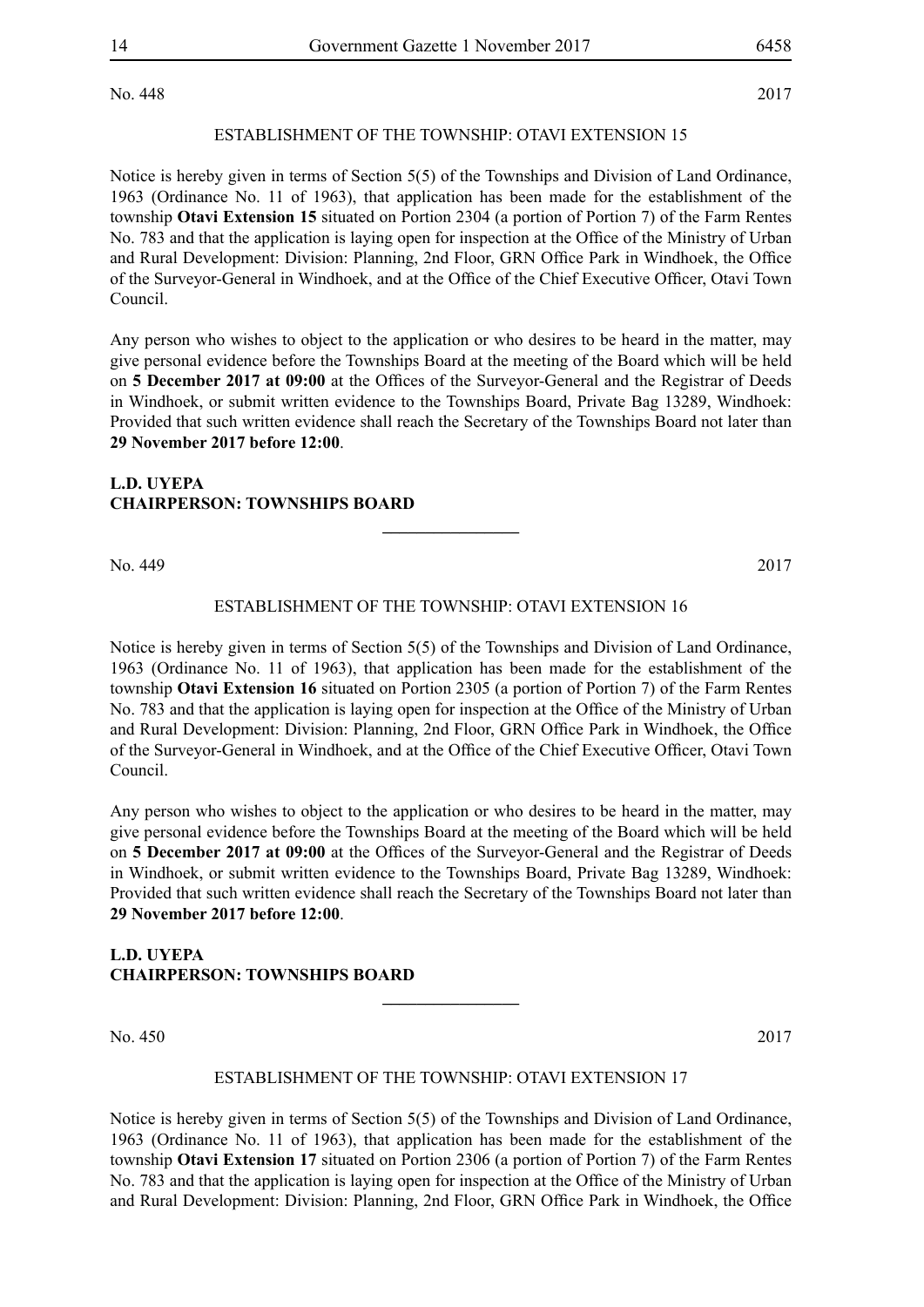of the Surveyor-General in Windhoek, and at the Office of the Chief Executive Officer, Otavi Town Council.

Any person who wishes to object to the application or who desires to be heard in the matter, may give personal evidence before the Townships Board at the meeting of the Board which will be held on **5 December 2017 at 09:00** at the Offices of the Surveyor-General and the Registrar of Deeds in Windhoek, or submit written evidence to the Townships Board, Private Bag 13289, Windhoek: Provided that such written evidence shall reach the Secretary of the Townships Board not later than **29 November 2017 before 12:00**.

#### **L.D. UYEPA CHAIRPERSON: TOWNSHIPS BOARD**

No. 451 2017

#### ESTABLISHMENT OF THE TOWNSHIP: OTAVI EXTENSION 18

**\_\_\_\_\_\_\_\_\_\_\_\_\_\_\_\_**

Notice is hereby given in terms of Section 5(5) of the Townships and Division of Land Ordinance, 1963 (Ordinance No. 11 of 1963), that application has been made for the establishment of the township **Otavi Extension 18** situated on Portion 2307 (a portion of Portion 7) of the Farm Rentes No. 783 and that the application is laying open for inspection at the Office of the Ministry of Urban and Rural Development: Division: Planning, 2nd Floor, GRN Office Park in Windhoek, the Office of the Surveyor-General in Windhoek, and at the Office of the Chief Executive Officer, Otavi Town Council.

Any person who wishes to object to the application or who desires to be heard in the matter, may give personal evidence before the Townships Board at the meeting of the Board which will be held on **5 December 2017 at 09:00** at the Offices of the Surveyor-General and the Registrar of Deeds in Windhoek, or submit written evidence to the Townships Board, Private Bag 13289, Windhoek: Provided that such written evidence shall reach the Secretary of the Townships Board not later than **29 November 2017 before 12:00**.

#### **L.D. UYEPA CHAIRPERSON: TOWNSHIPS BOARD**

No. 452 2017

#### ESTABLISHMENT OF THE TOWNSHIP: OTAVI EXTENSION 19

**\_\_\_\_\_\_\_\_\_\_\_\_\_\_\_\_**

Notice is hereby given in terms of Section 5(5) of the Townships and Division of Land Ordinance, 1963 (Ordinance No. 11 of 1963), that application has been made for the establishment of the township **Otavi Extension 19** situated on Portion 2308 (a portion of Portion 7) of the Farm Rentes No. 783 and that the application is laying open for inspection at the Office of the Ministry of Urban and Rural Development: Division: Planning, 2nd Floor, GRN Office Park in Windhoek, the Office of the Surveyor-General in Windhoek, and at the Office of the Chief Executive Officer, Otavi Town Council.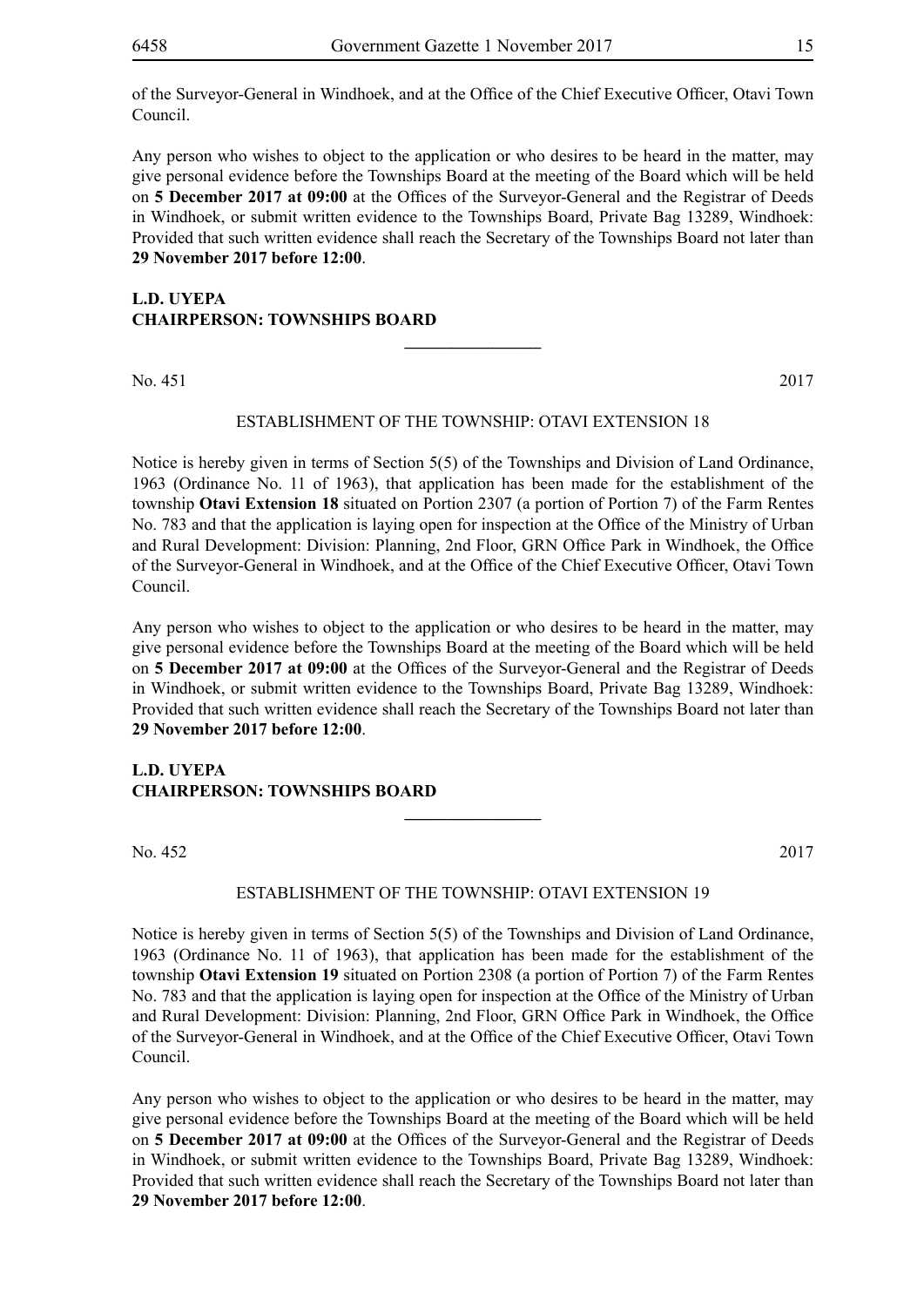#### **L.D. UYEPA CHAIRPERSON: TOWNSHIPS BOARD**

No. 453 2017

#### ESTABLISHMENT OF THE TOWNSHIP: OTAVI EXTENSION 20

**\_\_\_\_\_\_\_\_\_\_\_\_\_\_\_\_**

Notice is hereby given in terms of Section 5(5) of the Townships and Division of Land Ordinance, 1963 (Ordinance No. 11 of 1963), that application has been made for the establishment of the township **Otavi Extension 20** situated on Portion 2310 (a portion of Portion 7) of the Farm Rentes No. 783 and that the application is laying open for inspection at the Office of the Ministry of Urban and Rural Development: Division: Planning, 2nd Floor, GRN Office Park in Windhoek, the Office of the Surveyor-General in Windhoek, and at the Office of the Chief Executive Officer, Otavi Town Council.

Any person who wishes to object to the application or who desires to be heard in the matter, may give personal evidence before the Townships Board at the meeting of the Board which will be held on **5 December 2017 at 09:00** at the Offices of the Surveyor-General and the Registrar of Deeds in Windhoek, or submit written evidence to the Townships Board, Private Bag 13289, Windhoek: Provided that such written evidence shall reach the Secretary of the Townships Board not later than **29 November 2017 before 12:00**.

#### **L.D. UYEPA CHAIRPERSON: TOWNSHIPS BOARD**

No. 454 2017

#### ESTABLISHMENT OF THE TOWNSHIP: AIMABLAAGTE EXTENSION 2

**\_\_\_\_\_\_\_\_\_\_\_\_\_\_\_\_**

Notice is hereby given in terms of Section 5(5) of the Townships and Division of Land Ordinance, 1963 (Ordinance No. 11 of 1963), that application has been made for the establishment of the township **Aimablaagte Extension 2** situated on the Remainder of Portion 821 of the Farm Koichas No. 92 and that the application is laying open for inspection at the Office of the Ministry of Urban and Rural Development: Division: Planning, 2nd Floor, GRN Office Park in Windhoek, the Office of the Surveyor-General in Windhoek, and at the Office of the Chief Executive Officer, Mariental Municipal Council.

Any person who wishes to object to the application or who desires to be heard in the matter, may give personal evidence before the Townships Board at the meeting of the Board which will be held on **5 December 2017 at 09:00** at the Offices of the Surveyor-General and the Registrar of Deeds in Windhoek, or submit written evidence to the Townships Board, Private Bag 13289, Windhoek: Provided that such written evidence shall reach the Secretary of the Townships Board not later than **29 November 2017 before 12:00**.

**\_\_\_\_\_\_\_\_\_\_\_\_\_\_\_\_**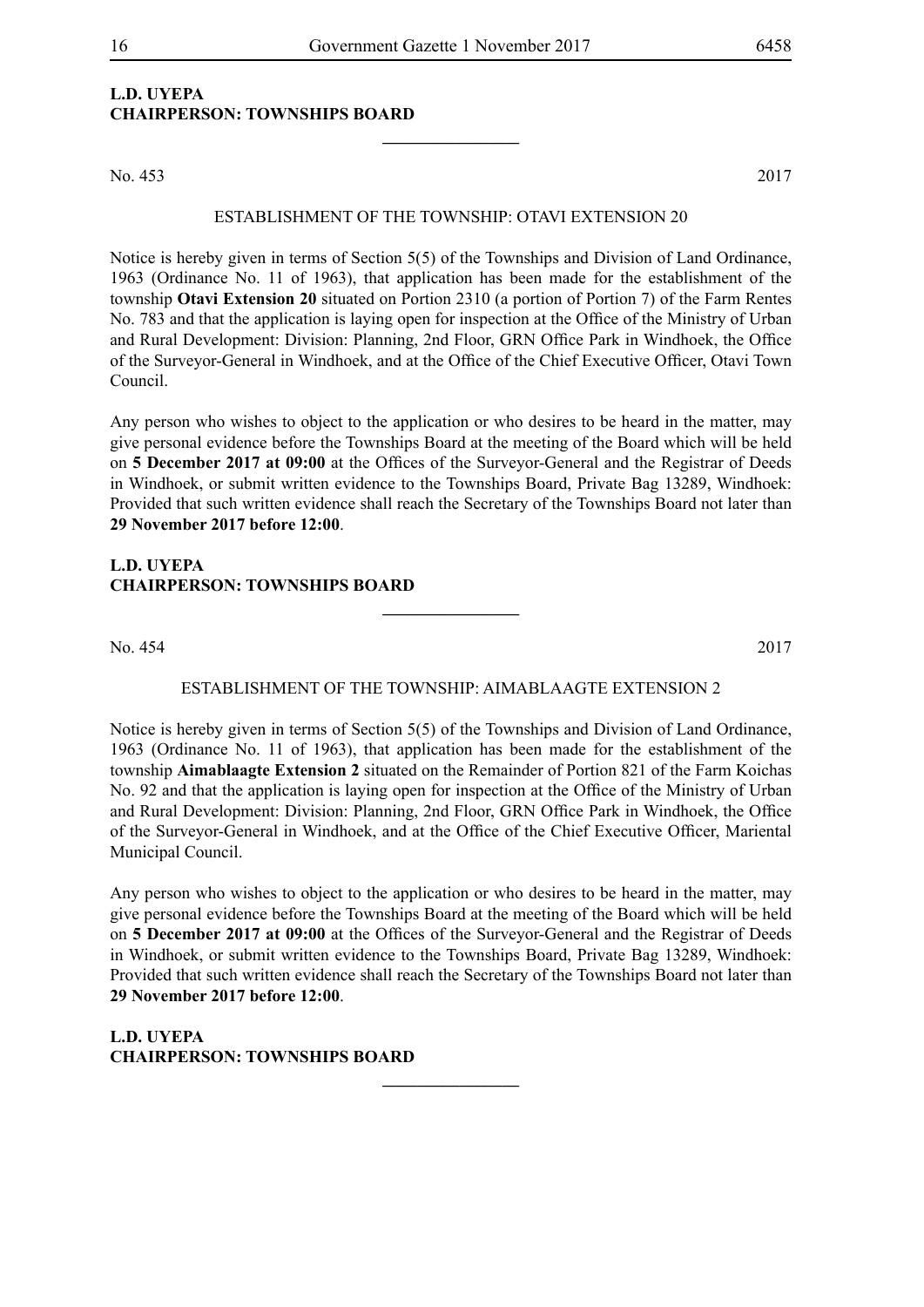No. 455 2017

#### ESTABLISHMENT OF THE TOWNSHIP: AIMABLAAGTE EXTENSION 3

Notice is hereby given in terms of Section 5(5) of the Townships and Division of Land Ordinance, 1963 (Ordinance No. 11 of 1963), that application has been made for the establishment of the township **Aimablaagte Extension 3** situated on Portion 821 (a portion of the Remainder of Portion 820) of the Farm Kachas No. 92 and that the application is laying open for inspection at the Office of the Ministry of Urban and Rural Development: Division: Planning, 2nd Floor, GRN Office Park in Windhoek, the Office of the Surveyor-General in Windhoek, and at the Office of the Chief Executive Officer, Mariental Municipal Council.

Any person who wishes to object to the application or who desires to be heard in the matter, may give personal evidence before the Townships Board at the meeting of the Board which will be held on **5 December 2017 at 09:00** at the Offices of the Surveyor-General and the Registrar of Deeds in Windhoek, or submit written evidence to the Townships Board, Private Bag 13289, Windhoek: Provided that such written evidence shall reach the Secretary of the Townships Board not later than **29 November 2017 before 12:00**.

#### **L.D. UYEPA CHAIRPERSON: TOWNSHIPS BOARD**

No. 456 2017

#### PERMANENT CLOSURE OF STREET PORTION A MEASURING ±10731 M<sup>2</sup> AND PORTION B MEASURING  $\pm 7710$  M<sup>2</sup> (PORTIONS OF THE REMAINDER OF PORTION 15 OF ONDANGWA TOWN AND TOWNLANDS NO. 882)

**\_\_\_\_\_\_\_\_\_\_\_\_\_\_\_\_**

Notice is hereby given in terms of Section  $50(3)(a)(i)$  and Section  $50(3)(a)(iv)$  of the Local Authorities Act, 1992 (Act No. 23 of 1992), that the Ondangwa Town Council intends to permanently close street Portion A measuring  $\pm 10731$  m<sup>2</sup> in extent and Portion B measuring 7710m<sup>2</sup> in extent (Portions of the Remainder of Portion 15 of Ondangwa Town and Townlands No. 882) as 'street'.

The proposed street closure is to enable the Ondangwa Town Council to consolidate the closed street portions with Erven 2228 to 2250 and Erven 2251 to 2267, Ondangwa Extension 7 into a Consolidated Erf X. The Consolidated Erf X comprising of the closed street portions and Erven 2228 to 2250 and Erven 2251 to 2267, Ondangwa Extension 7 will be subdivided into smaller erven comprising of commercial, office, institutional and recreational land uses. The proposed street closure is not expected to have any negative impacts of the surrounding urban area as the proposed development falls onto the fringe of the Ondangwa Central Business District.

Further take note that the locality plan of the above portions lies for inspection during normal office hours on the town planning notice board of the Ondangwa Town Council and SPC Office, 45 Feld Street, Windhoek.

#### PERMANENT CLOSURE OF STREET PORTION A MEASURING  $\pm$  10731 m2 AND PORTION B MEASURING ± 7710 m2 (PORTIONS OF THE REMAINDER OF PORTION 15 OF ONDANGWA TOWN AND TOWNLANDS NO. 882) AS INDICATED ON GENERAL PLAN A161, REPRESENTED BY SURVEYOR-GENERAL NO. 451/2002

Further take note that any person objecting against the proposed street closure as indicated above may lodge such objection togethe with the grounds thereof, with the Chief Executive Officer, Ondangwa Town Council and with the applicant (SPC) in writing on or before Friday, 17 of November 2017.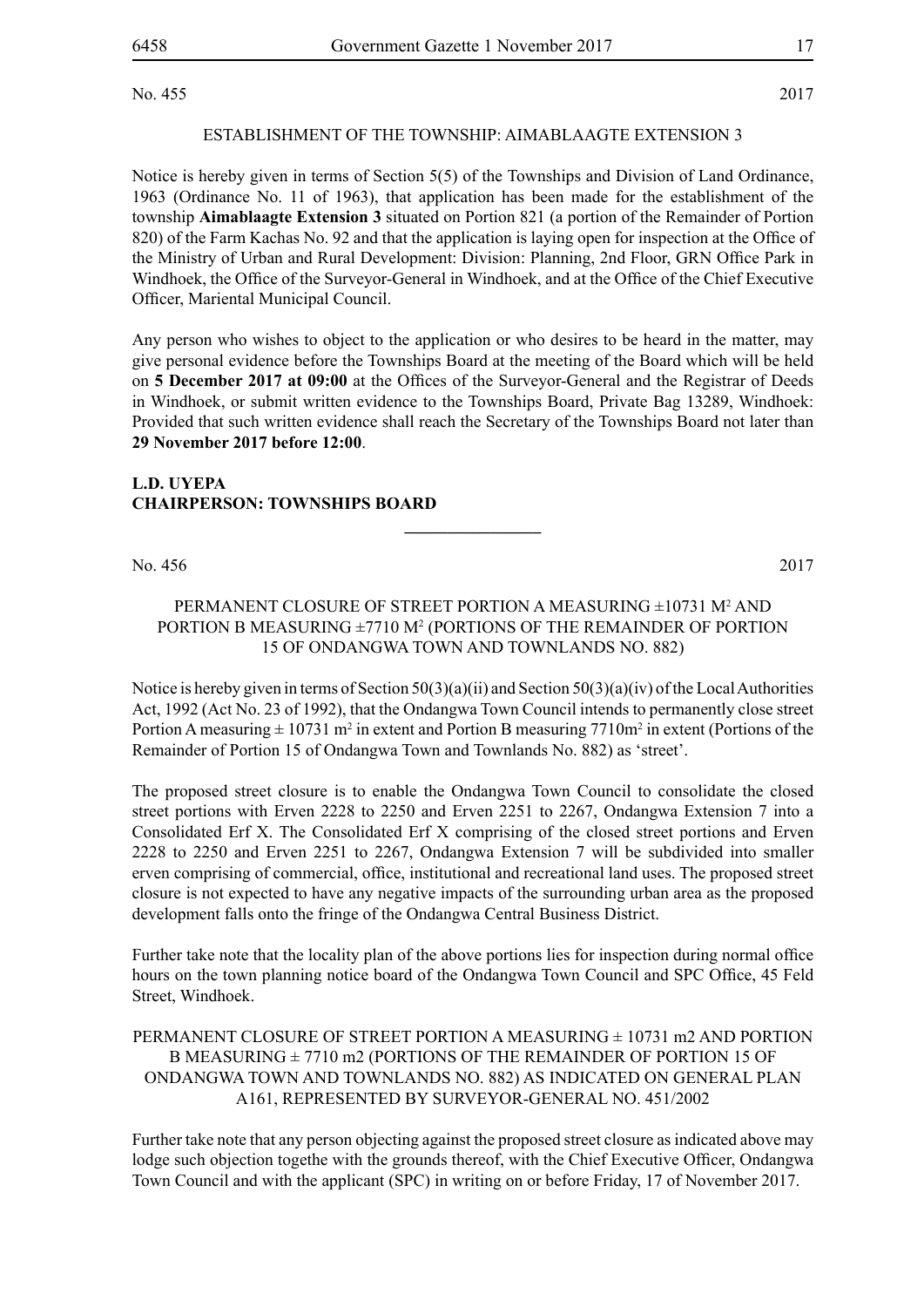#### **Applicant: Stubenrauch Planning Consultants The Chief Executive Officer PO Box 11869 Ondangwa Town Council Windhoek Private Bag 2032 Tel: 061-251189 Ondangwa**

No. 457 2017

#### WINDHOEK TOWN PLANNING SCHEME NO. 96

 $\overline{\phantom{a}}$  , where  $\overline{\phantom{a}}$ 

Notice is hereby given in terms of Section 17 of the Town Planning Ordinance, 1954 (Ordinance No. 18 of 1954), as amended, that the Windhoek City Council intend to submit certain amendments to the Windhoek Town Planning Scheme with Namibia Planning Advisory Board for approval.

The amendments will include the rezoning and reservation of land within the Windhoek Municipal Area.

The Minister of Urban and Rural Development have granted approval for the compilation and submission of Windhoek Amendment Schemes No. 95 to 100.

**Chief Executive Officer Windhoek City Council P O Box 59 Windhoek**

No. 458 2017

#### Kapps Farm Town Planning Scheme No. 2

 $\overline{\phantom{a}}$  , where  $\overline{\phantom{a}}$ 

Notice is hereby given in terms of Section 17 of the Town Planning Ordinance, 1954 (Ordinance No. 18 of 1954), as amended, that the Windhoek City Council intends submitting for approval with the Namibia Planning Advisory Board certain amendments to the Kapps Farm Town Planning Scheme.

The amendments will include the rezoning and reservation of land within the Windhoek Municipal Area.

The Minister of Urban and Rural Development have granted approval for the compilation and submission of Kapps Farm Amendment Schemes No. 1 to 4.

 $\overline{\phantom{a}}$  , where  $\overline{\phantom{a}}$ 

**Chief Executive Officer Windhoek City Council P O Box 59 Windhoek**